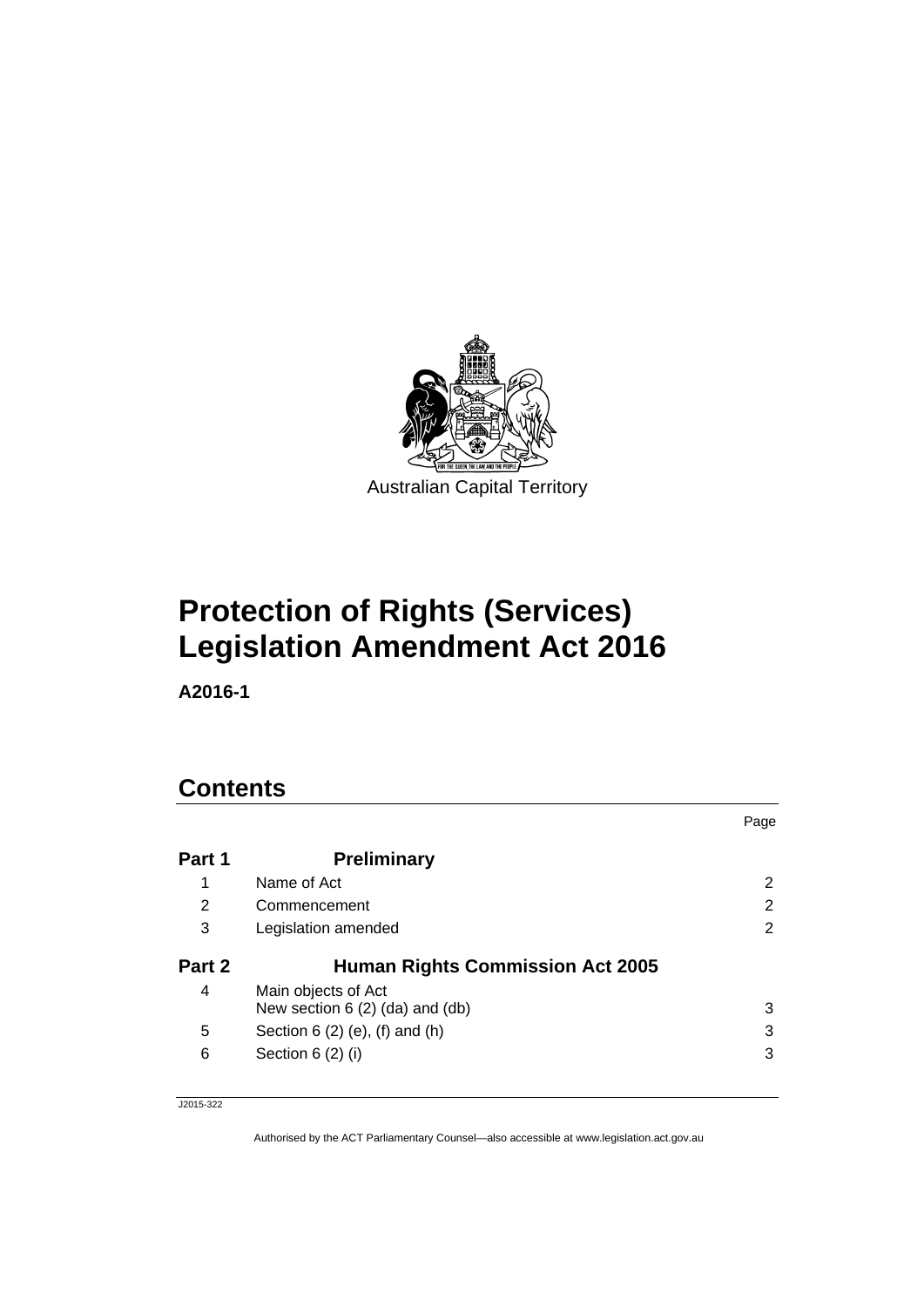#### **Contents**

| . .<br>×<br>۰.<br>× |
|---------------------|
|---------------------|

| 7          | New section 6A                                                    | 4       |
|------------|-------------------------------------------------------------------|---------|
| 8          | New section 9A                                                    | 4       |
| 9          | Members of commission                                             |         |
|            | New section 12 (1) (aa)                                           | 4       |
| 10         | New section 12 (1) (f), (g) and (1A)                              | 5       |
| 11         | Commission's functions                                            |         |
|            | Section 14 (1) (b) and (c)                                        | 5       |
| 12         | Section 14 (1) (d), (f), (g), (h) and (i)                         | 5       |
| 13         | New section 14 (1A)                                               | 5       |
| 14         | Section 14 (2)                                                    | 6       |
| 15         | New divisions 3.2 and 3.2A                                        | 6       |
| 16         | Sections 19A, 19BA and 20                                         | 12      |
| 17         | Disability and community services commissioner's functions        |         |
|            | New section 21 (1) (aa) and (ab)                                  | 12      |
| 18         | Sections 21A, 22, 23A and 24                                      | 13      |
| 19         | Health services commissioner's functions<br>Section 25 (1) (a)    | 13      |
| 20         | Sections 25A, 26 and 27A                                          | 13      |
| 21         | New divisions 3.7A and 3.7B                                       | 13      |
| 22         | Ending appointments<br>Division 3.8                               | 16      |
| 23         | New section 31                                                    | 17      |
| 24         | Quorum at meetings<br>Section 32                                  | 17      |
| 25         | Voting at meetings<br>New section 33 (2)                          | 17      |
| 26         | Individual with more than 1 role<br>Section 34 (1), example       | 17      |
| 27         | Section 34 (3)                                                    | 18      |
| 28         | Allocating complaints<br>Section 50                               | 18      |
| 29         | Referral of advocacy matters<br>Section 51A (2) and (3)           | 18      |
| 30         | Considering complaints<br>Section 52 (1), new notes               | 18      |
| contents 2 | Protection of Rights (Services) Legislation Amendment<br>Act 2016 | A2016-1 |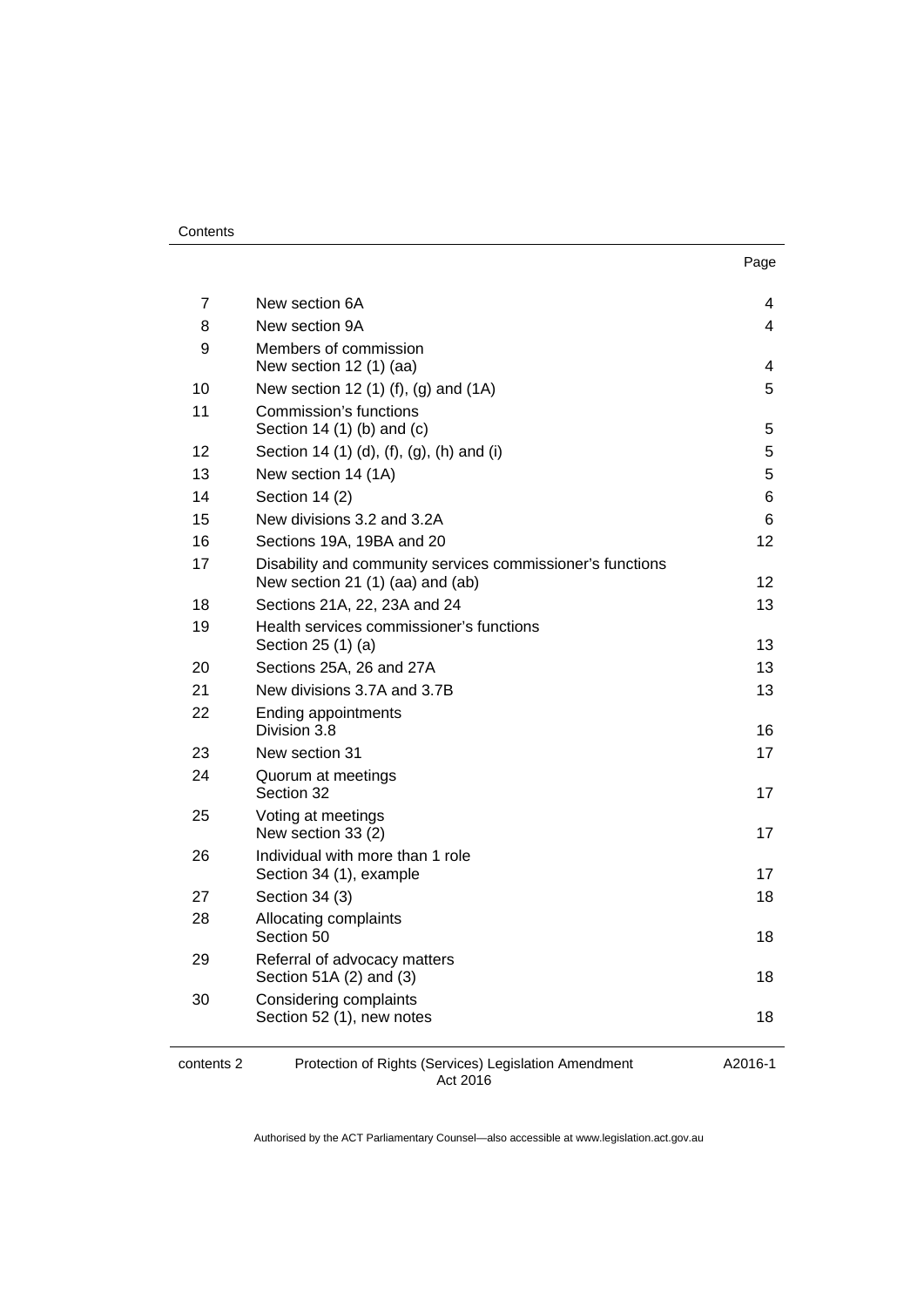| ٠<br>× | × | ۰. |
|--------|---|----|

| 31     | Protection of others from liability<br>Section 100A                                                          | 19 |
|--------|--------------------------------------------------------------------------------------------------------------|----|
| 32     | Dictionary, definition of children and young people commissioner                                             | 19 |
| 33     | Dictionary, new definition                                                                                   | 19 |
| 34     | Dictionary, definitions of disability and community services<br>commissioner and discrimination commissioner | 20 |
| 35     | Dictionary, definitions of health services commissioner and human<br>rights commissioner                     | 20 |
| 36     | Dictionary, new definitions                                                                                  | 20 |
| 37     | Dictionary, definition of related Act, new paragraph (ba)                                                    | 20 |
| 38     | Dictionary, definition of related Act, new paragraphs (f) and (g)                                            | 21 |
| 39     | Dictionary, new definitions                                                                                  | 21 |
| Part 3 | <b>Public Trustee Act 1985</b>                                                                               |    |
| 40     | Long title                                                                                                   | 22 |
| 41     | Section 1                                                                                                    | 22 |
| 42     | Sections 5 and 6                                                                                             | 22 |
| 43     | Public trustee a corporation sole<br>Section $8(1)(a)$                                                       | 23 |
| 44     | New section 9A                                                                                               | 23 |
| 45     | Capacities in which public trustee may act<br>New section 13 (1) (h)                                         | 23 |
| 46     | New division 3.3                                                                                             | 24 |
| 47     | Express powers of public trustee<br>Section 21 (1)                                                           | 26 |
| 48     | Section 21 (1) (a)                                                                                           | 26 |
| 49     | Section 21 (1) (p)                                                                                           | 27 |
| 50     | Dealings with other public trustees<br>Section 30 (1) (a)                                                    | 27 |
| 51     | Section 30 (1)                                                                                               | 27 |
| 52     | Section 30 (2) (a)                                                                                           | 27 |
| 53     | Section 30 (2)                                                                                               | 28 |
| 54     | Section 30 (3)                                                                                               | 28 |
|        |                                                                                                              |    |

#### A2016-1

Protection of Rights (Services) Legislation Amendment Act 2016

contents 3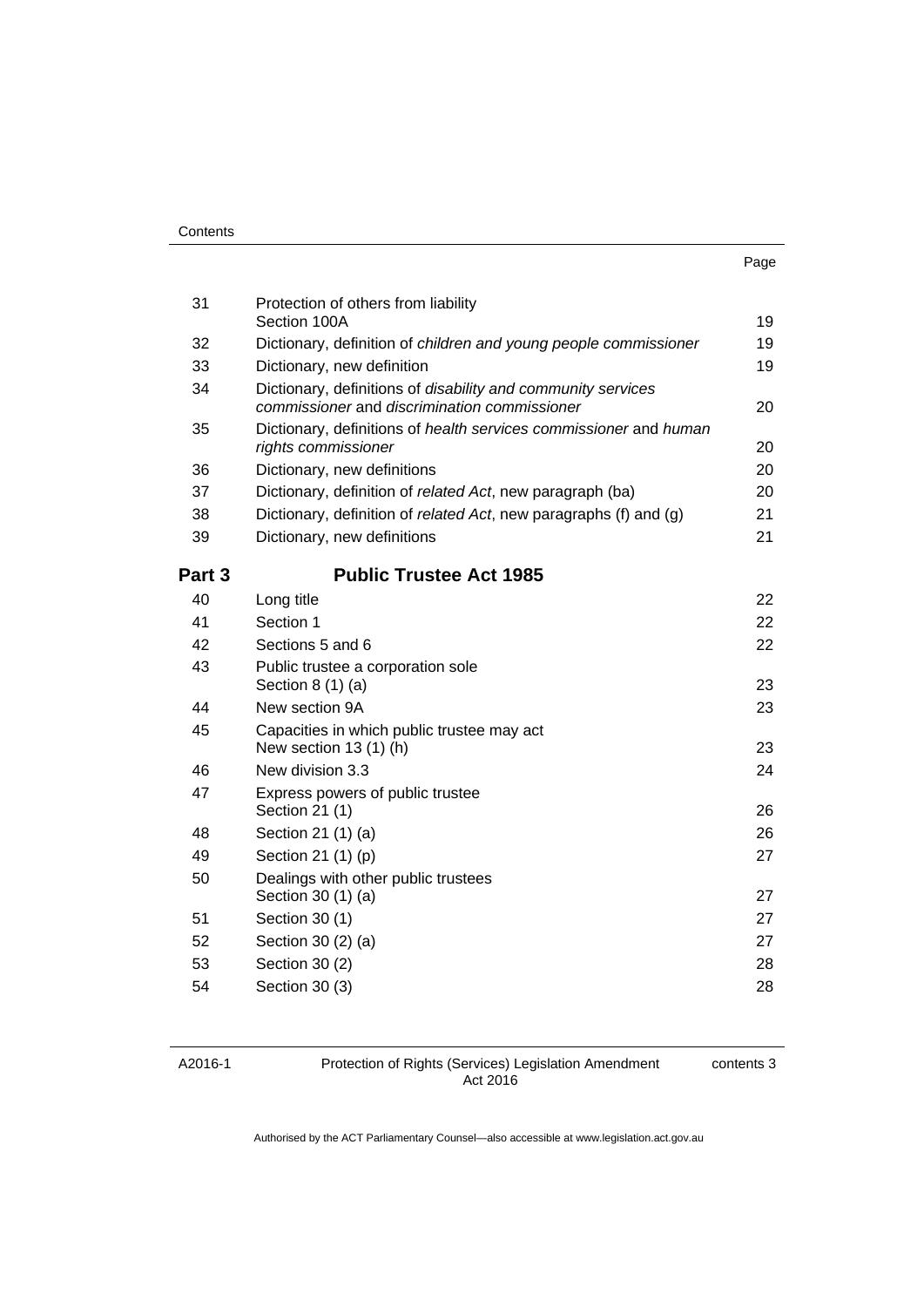| Contents |
|----------|
|----------|

| . .<br>×<br>۰. |  |
|----------------|--|

| 55              | Establishment of board                                           |    |
|-----------------|------------------------------------------------------------------|----|
|                 | Section 46                                                       | 28 |
| 56              | New section 65A                                                  | 28 |
| 57              | Dictionary, definition of board                                  | 31 |
| 58              | Dictionary, definition of <i>deputy public trustee</i>           | 31 |
| 59              | Dictionary, new definition of deputy public trustee and guardian | 31 |
| 60              | Dictionary, definition of <i>public trustee</i>                  | 31 |
| 61              | Further amendments, mentions of <i>public trustee</i>            | 32 |
| Part 4          | Repeal                                                           |    |
|                 |                                                                  |    |
| 62              | Repeal of Public Advocate Act 2005                               | 33 |
| Schedule 1      | <b>Other amendments</b>                                          | 34 |
| <b>Part 1.1</b> | <b>Domestic Violence Agencies Act 1986</b>                       | 34 |
| <b>Part 1.2</b> | <b>Guardianship and Management of Property Act 1991</b>          | 35 |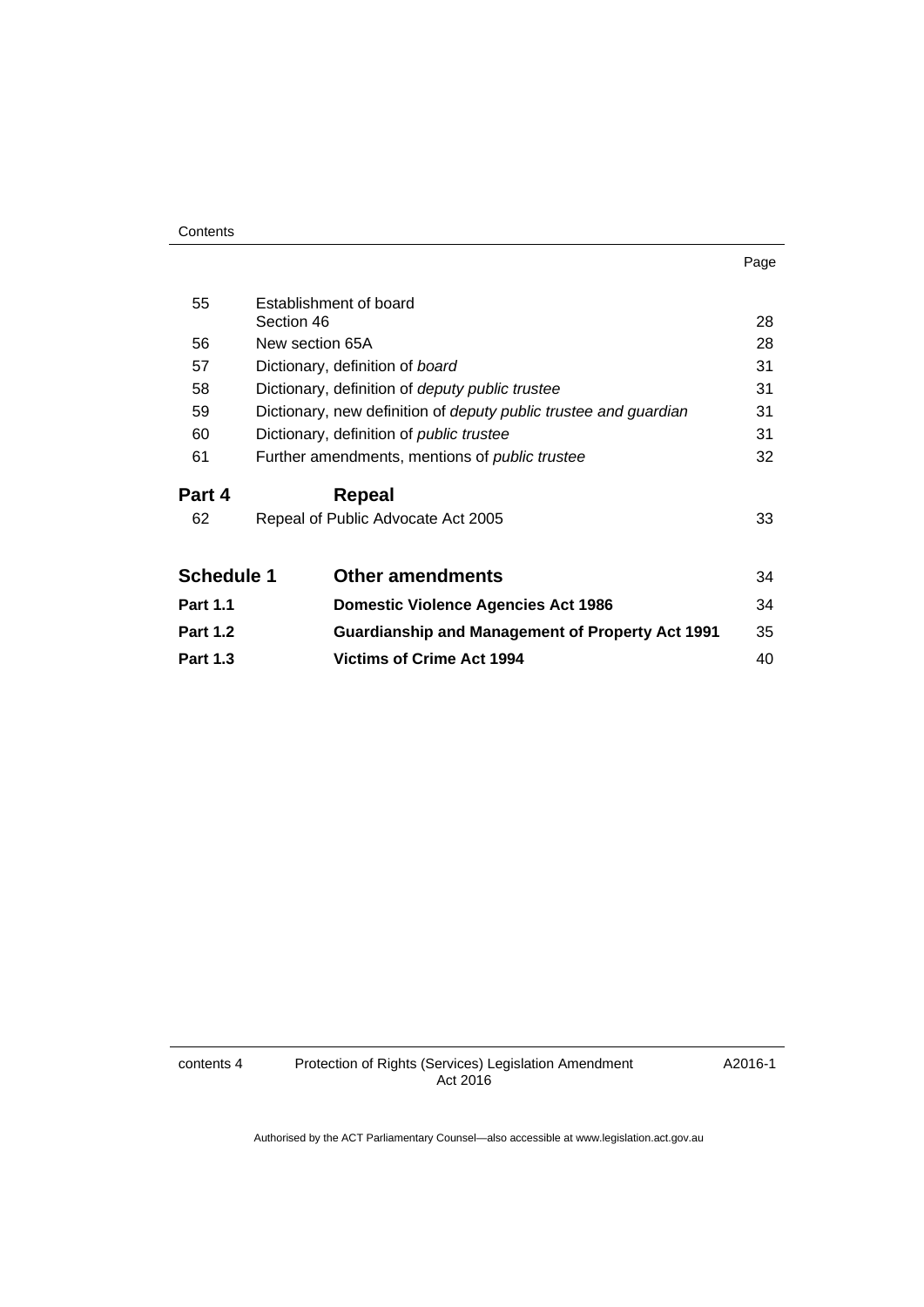

**Protection of Rights (Services) Legislation Amendment Act 2016** 

**A2016-1** 

Ī

An Act to amend legislation about the protection of rights services, and for other purposes

The Legislative Assembly for the Australian Capital Territory enacts as follows:

J2015-322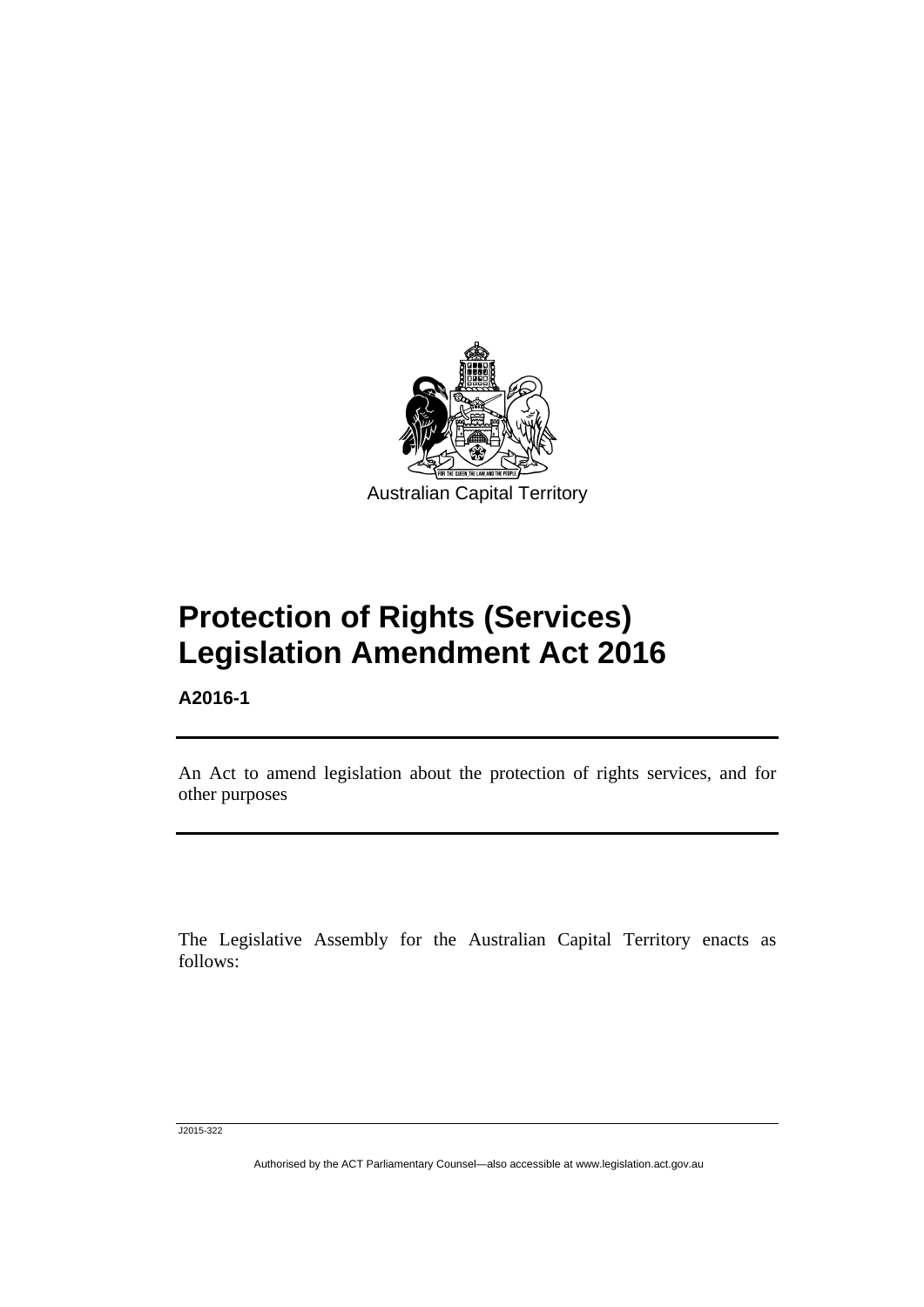#### Part 1 **Preliminary**

Section 1

# <span id="page-5-0"></span>**Part 1** Preliminary

## <span id="page-5-1"></span>**1 Name of Act**

This Act is the *Protection of Rights (Services) Legislation Amendment Act 2016*.

<span id="page-5-3"></span><span id="page-5-2"></span>

| <b>Commencement</b>                                                                                                                        |
|--------------------------------------------------------------------------------------------------------------------------------------------|
| This Act commences on 1 April 2016.                                                                                                        |
| The naming and commencement provisions automatically commence on<br><b>Note</b><br>the notification day (see Legislation Act, $s$ 75 (1)). |
| <b>Legislation amended</b>                                                                                                                 |
| This Act amends the <i>Human Rights Commission Act 2005</i> and the<br><b>Public Trustee Act 1985.</b>                                     |
| This Act also amends the following legislation (see sch 1):<br>Note 1                                                                      |

- *[Domestic Violence Agencies Act 1986](http://www.legislation.act.gov.au/a/1986-52)*
- *[Guardianship and Management of Property Act 1991](http://www.legislation.act.gov.au/a/1991-62)*
- *[Victims of Crime Act 1994](http://www.legislation.act.gov.au/a/1994-83).*
- *Note 2* This Act also repeals the *[Public Advocate Act 2005](http://www.legislation.act.gov.au/a/2005-47)* (see s 62).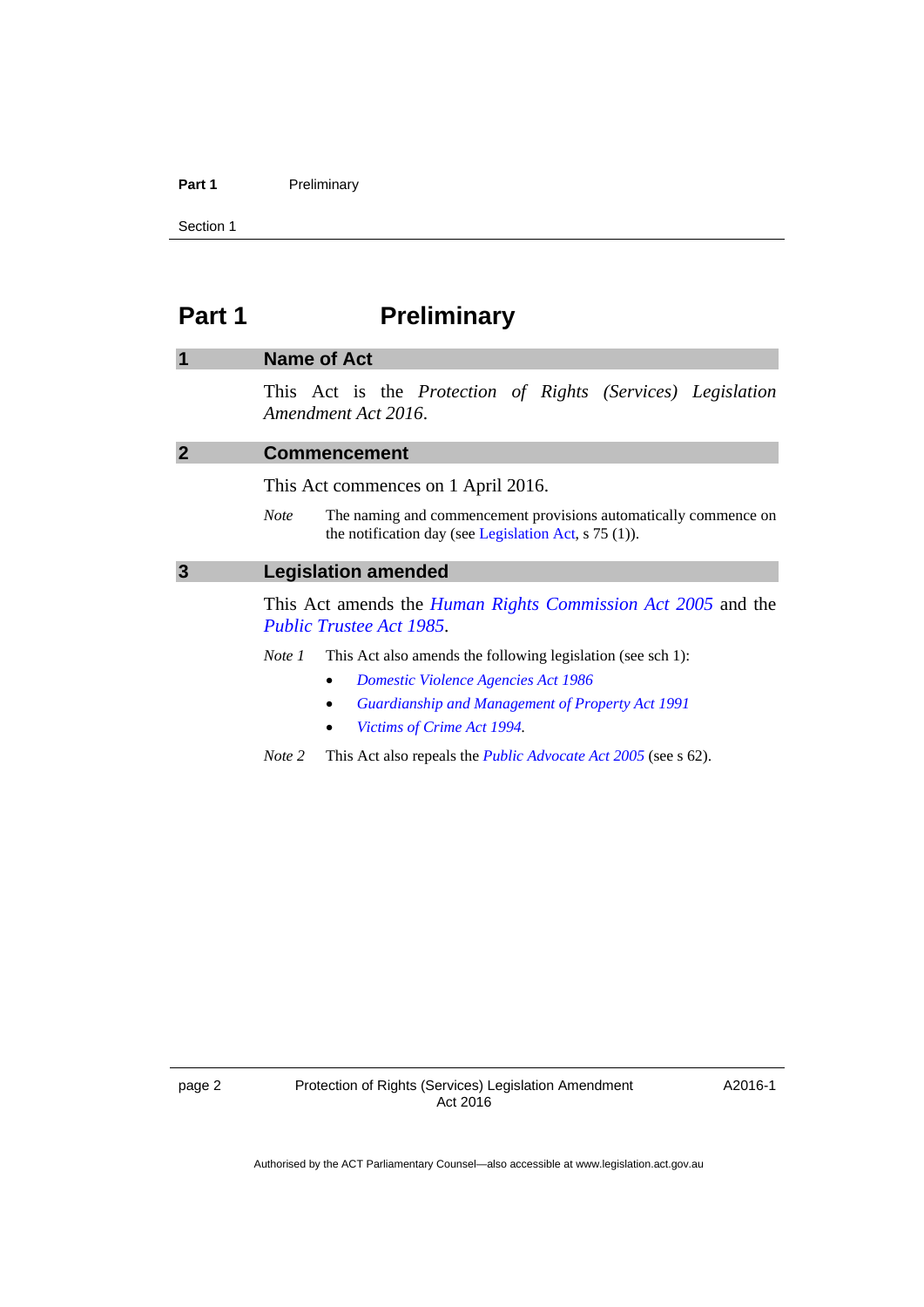# <span id="page-6-0"></span>**Part 2 Human Rights Commission Act 2005**

# <span id="page-6-1"></span>**4 Main objects of Act New section 6 (2) (da) and (db)**

#### *insert*

- (da) acknowledge, protect and promote the rights of victims; and
- (db) promote the protection of children and young people and people with a disability from abuse and exploitation; and

# <span id="page-6-2"></span>**5 Section 6 (2) (e), (f) and (h)**

#### *omit*

disability services, health services, services for children and young people and services for older people

*substitute* 

prescribed services

# <span id="page-6-3"></span>**6 Section 6 (2) (i)**

# *omit*

disability services, health services, services for children and young people, and services for older people,

*substitute* 

prescribed services

A2016-1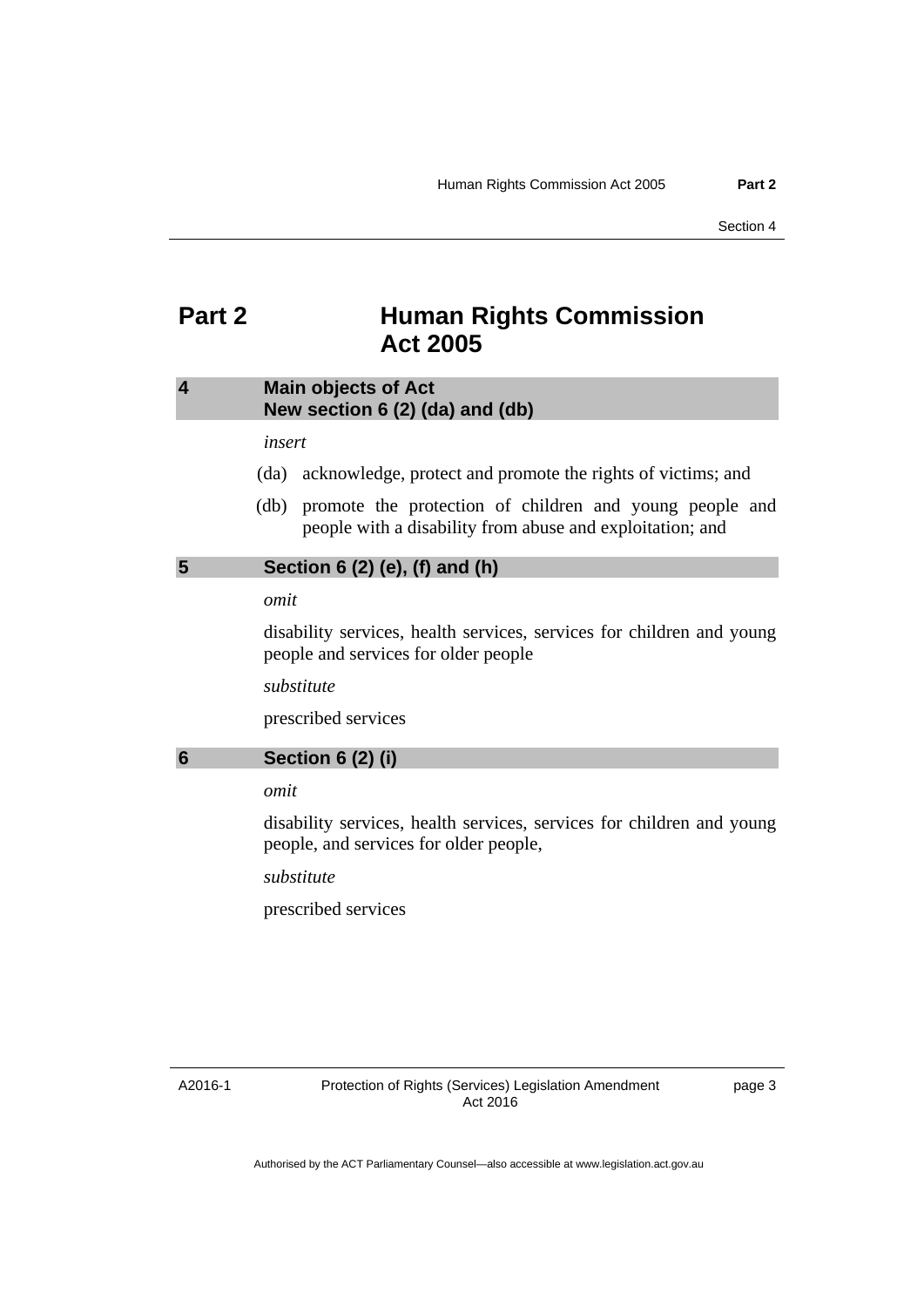Section 7

<span id="page-7-1"></span><span id="page-7-0"></span>

| 7  | <b>New section 6A</b>                                                                                                                                                                              |
|----|----------------------------------------------------------------------------------------------------------------------------------------------------------------------------------------------------|
|    | insert                                                                                                                                                                                             |
| 6A | What is a prescribed service?                                                                                                                                                                      |
|    | For this Act, a <i>prescribed service</i> means—                                                                                                                                                   |
|    | (a)<br>a health service; and                                                                                                                                                                       |
|    | a disability service; and<br>(b)                                                                                                                                                                   |
|    | a service for children and young people; and<br>(c)                                                                                                                                                |
|    | a service for older people; and<br>(d)                                                                                                                                                             |
|    | (e) a service for victims of crime.                                                                                                                                                                |
| 8  | <b>New section 9A</b>                                                                                                                                                                              |
|    | insert                                                                                                                                                                                             |
| 9Α | What is a service for victims of crime?                                                                                                                                                            |
|    | A service for victims of crime is a service provided in the ACT<br>specifically for victims of crime.                                                                                              |
|    | Examples-services for victims of crime                                                                                                                                                             |
|    | counselling and grief support services<br>court support services                                                                                                                                   |
|    | <b>Note</b><br>An example is part of the Act, is not exhaustive and may extend, but<br>does not limit, the meaning of the provision in which it appears (see<br>Legislation Act, s 126 and s 132). |
| 9  | <b>Members of commission</b><br>New section 12 (1) (aa)                                                                                                                                            |
|    | before paragraph (a), insert                                                                                                                                                                       |
|    | (aa) the president;                                                                                                                                                                                |
|    |                                                                                                                                                                                                    |

<span id="page-7-2"></span>

page 4 Protection of Rights (Services) Legislation Amendment Act 2016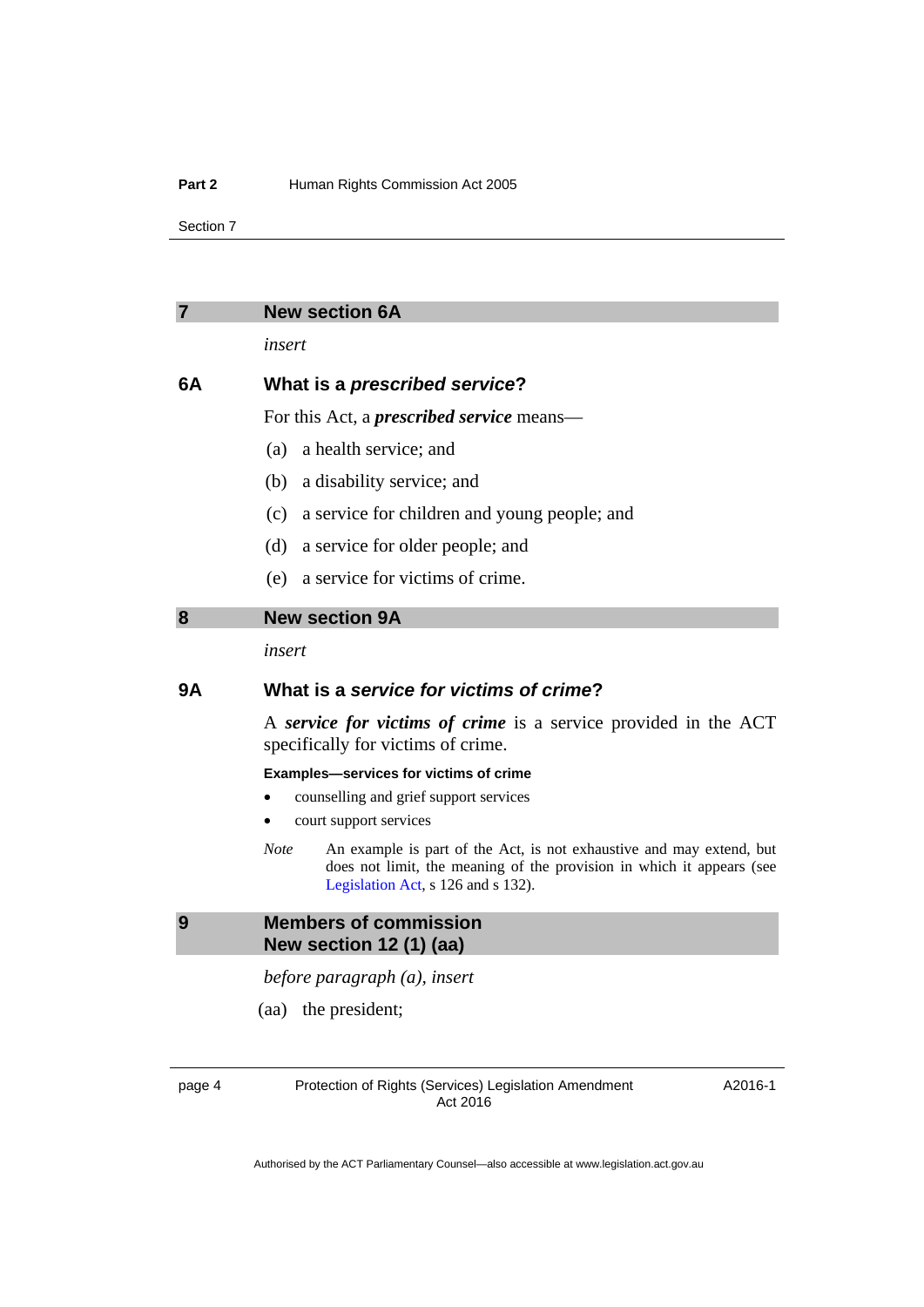#### <span id="page-8-0"></span>**10 New section 12 (1) (f), (g) and (1A)**

#### *insert*

- (f) the public advocate;
- (g) victims of crime commissioner.
	- *Note* The victims of crime commissioner is also the domestic violence project coordinator (see *[Domestic Violence Agencies Act 1986](http://www.legislation.act.gov.au/a/1986-52)*, s 11).
- (1A) The president of the commission is the human rights commissioner.

## <span id="page-8-1"></span>**11 Commission's functions Section 14 (1) (b) and (c)**

#### *omit*

disability services, health services, services for children and young people, and services for older people,

*substitute* 

prescribed services

# <span id="page-8-2"></span>**12 Section 14 (1) (d), (f), (g), (h) and (i)**

*omit* 

<span id="page-8-3"></span>

| New section 14 (1A)<br>13 |  |  |
|---------------------------|--|--|
|---------------------------|--|--|

*insert* 

- (1A) The commission must exercise its functions—
	- (a) with regard to the principle—
		- (i) of the indivisibility and universality of human rights; and
		- (ii) that every person is free and equal in dignity and rights; and

A2016-1

Protection of Rights (Services) Legislation Amendment Act 2016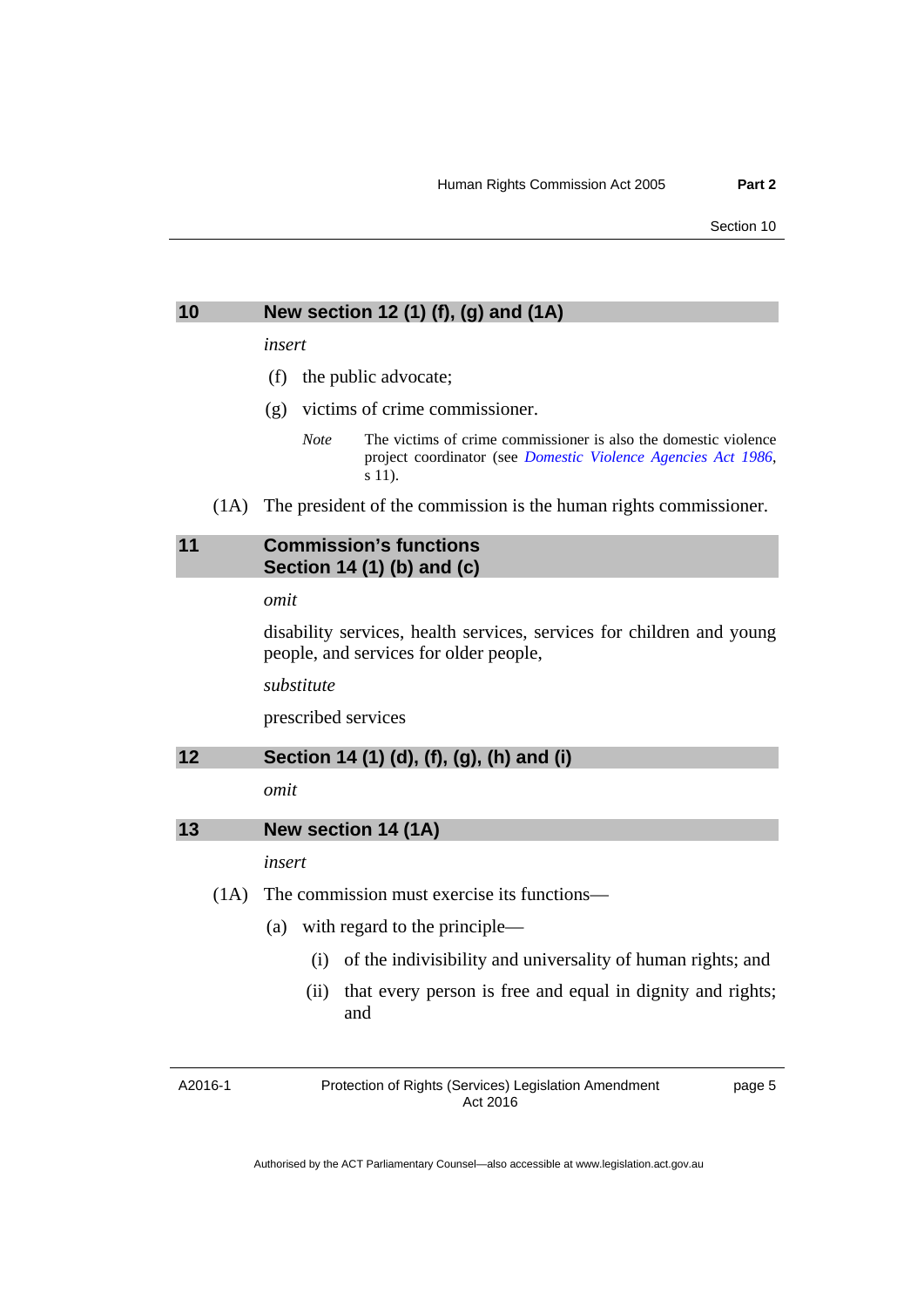Section 14

 (b) efficiently, with a view to providing the greatest possible benefit to the people of the ACT.

<span id="page-9-0"></span>

| 14 | <b>Section 14 (2)</b>      |
|----|----------------------------|
|    | omit                       |
| 15 | New divisions 3.2 and 3.2A |

*insert* 

# <span id="page-9-1"></span>**Division 3.2 President**

#### **18 President's functions**

- (1) The president has the following functions:
	- (a) managing the administration of the commission;
	- (b) the efficient and effective financial management of the commission's resources;
	- (c) ensuring the commission's functions are exercised in an orderly and prompt way;
	- (d) developing a governance and corporate support protocol in accordance with section 18A;
	- (e) developing a client service charter in accordance with section 18B;
	- (f) developing an operations protocol in accordance with section 18C:
	- (g) ensuring, as far as practicable, the commission's functions are exercised in a way that takes into account, and is consistent with, the governance and corporate support protocol, the client service charter and the operations protocol;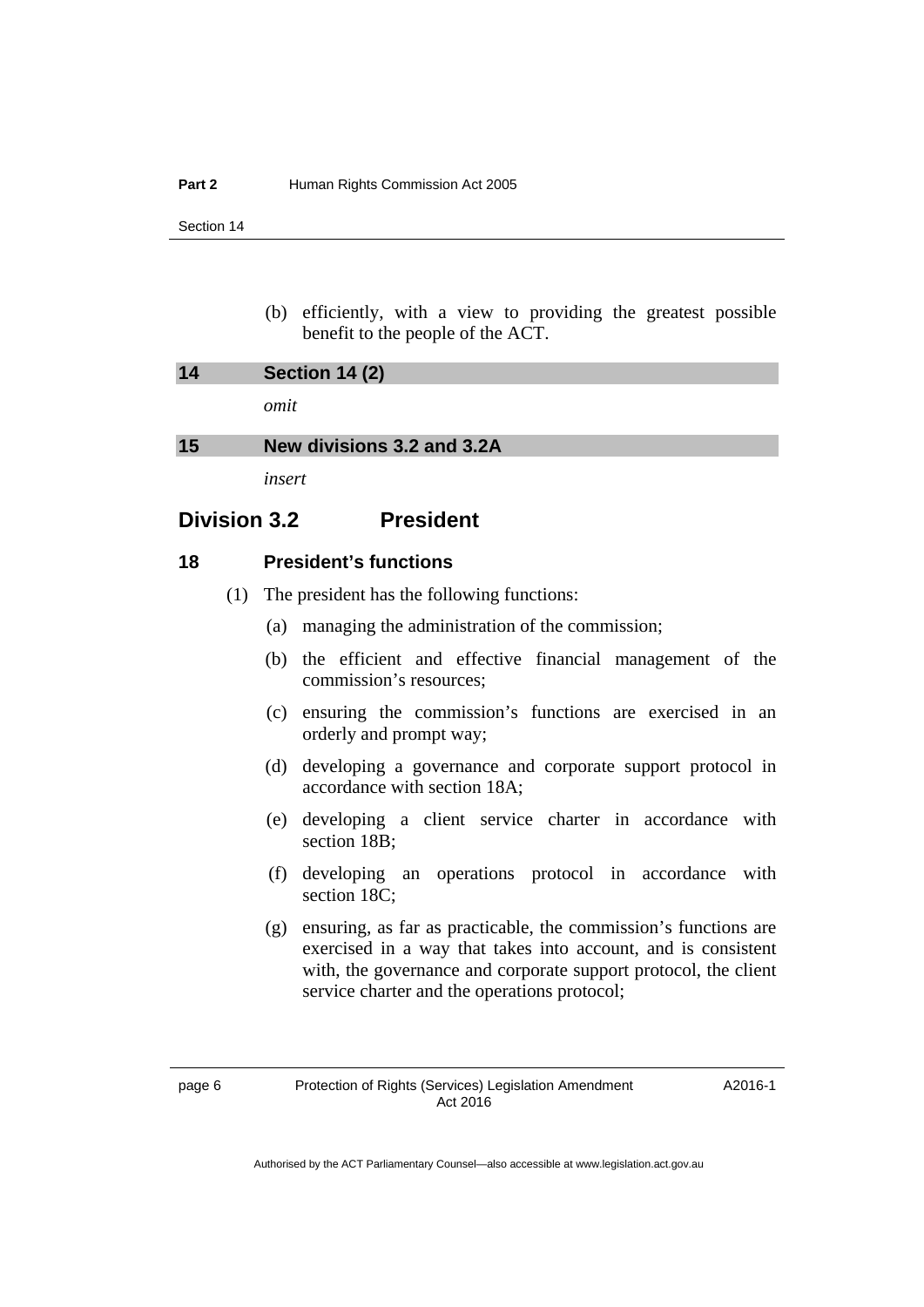- (h) reporting, or coordinating reporting, on behalf of the commission in accordance with subsection (2);
- (i) promoting community discussion, and providing community education and information, about—
	- (i) this Act and related Acts; and
	- (ii) the operation of the commission; and
	- (iii) the procedures for making complaints;
- (j) advising the Minister about any matter in relation to this Act or a related Act;
- (k) collecting information about the operation of this Act and related Acts, and publishing the information;
- (l) dealing with complaints about the operation of the commission (but not a complaint about a decision of a commissioner in relation to a complaint made under division 4.1);
- (m) if the president considers that a commissioner has a real or perceived conflict of interest in relation to a complaint considering the complaint or allocating responsibility for consideration of the complaint to another commissioner;
- (n) any other function given to the president under this Act or another territory law.
- (2) The president—
	- (a) must for each inquiry and review mentioned in section 14 (1)  $(e)$ —
		- (i) report, in writing, to the Minister and other appropriate entities about the inquiry or review; and
		- (ii) advise the Minister and other appropriate entities about the those matters; and

A2016-1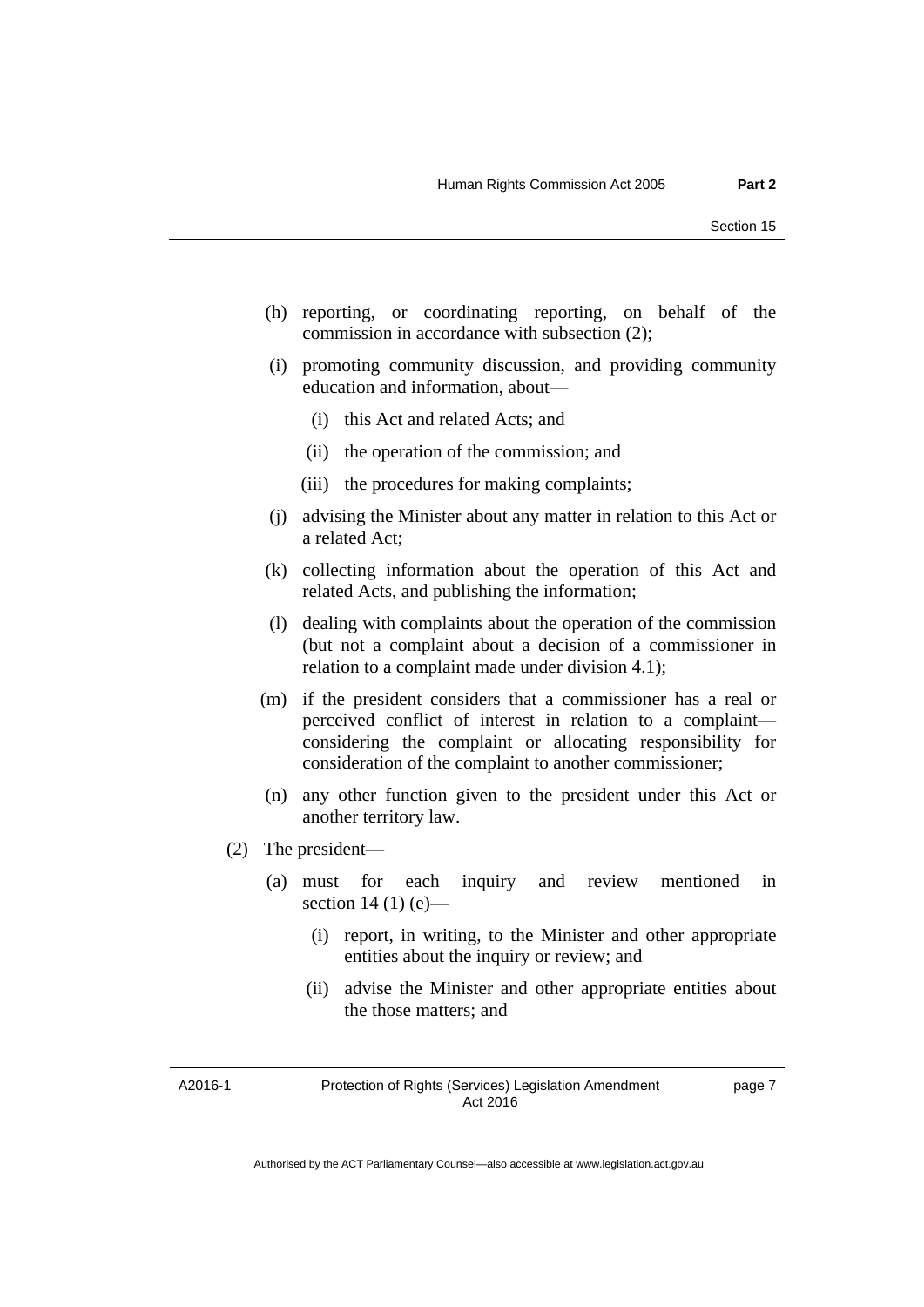- (b) is responsible for giving reports under the following sections on behalf of the commission:
	- (i) section 17 (Minister's directions);
	- (ii) section 83 (Third-party reports);
	- (iii) section 84 (Commission-initiated reports);
	- (iv) section 87 (Reporting to Minister); and
- (c) may report, in writing, to the Minister on the following systemic matters:
	- (i) a matter of public importance relating to the commission, including how the commission handles complaints under the Act;
	- (ii) a matter affecting the system—
		- (A) for the protection of the rights of users of prescribed services (or a class of user) as a whole, rather than a matter affecting an individual alone; and
		- (B) for the provision of prescribed services (or a class of prescribed services) as a whole, rather than a matter affecting an individual alone.
- (3) The president may exercise any function given to any other commissioner under this Act or another territory law.
- (4) To remove any doubt, the Minister may, but need not, present advice mentioned in subsection (2) (a) to the Legislative Assembly.
	- *Note* A report under s 87 must be presented to the Legislative Assembly.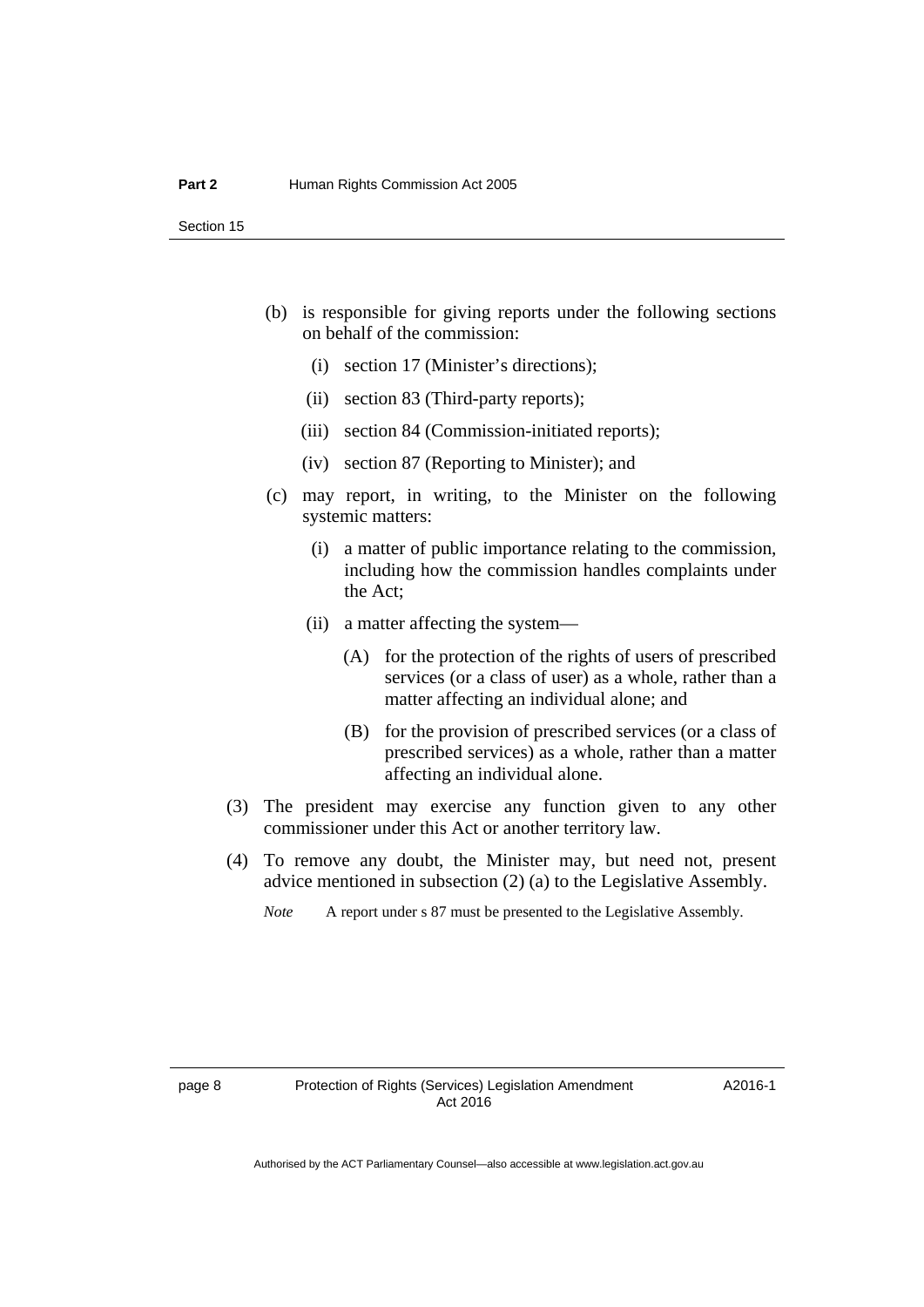#### **18A Governance and corporate support protocol**

The president must—

- (a) after consulting with the director-general, prepare a draft governance and corporate support protocol for each 3-year period that includes—
	- (i) how the responsible directorate and the commission will consult and communicate with each other; and
	- (ii) a strategic plan for the 3-year period; and
	- (iii) how funding will be allocated within the commission for each year in the 3-year period; and
	- (iv) a budget for each commissioner mentioned in section 12 for each year in the 3-year period; and
	- (v) performance criteria to be met by the commission in each year of the 3-year period; and
	- (vi) financial and performance reporting and auditing requirements for the 3-year period; and
	- (vii) processes for requesting funding; and
	- (viii) anything else prescribed by regulation; and
- (b) give the draft plan to the director-general for approval; and
- (c) publish the approved plan on the commission's website.

#### **18B Client services charter**

The president must—

- (a) every 3 years, after consulting with the ACT community for 8 weeks, prepare a client service charter that states—
	- (i) how the commission will provide services to the community; and

A2016-1

#### Protection of Rights (Services) Legislation Amendment Act 2016

page 9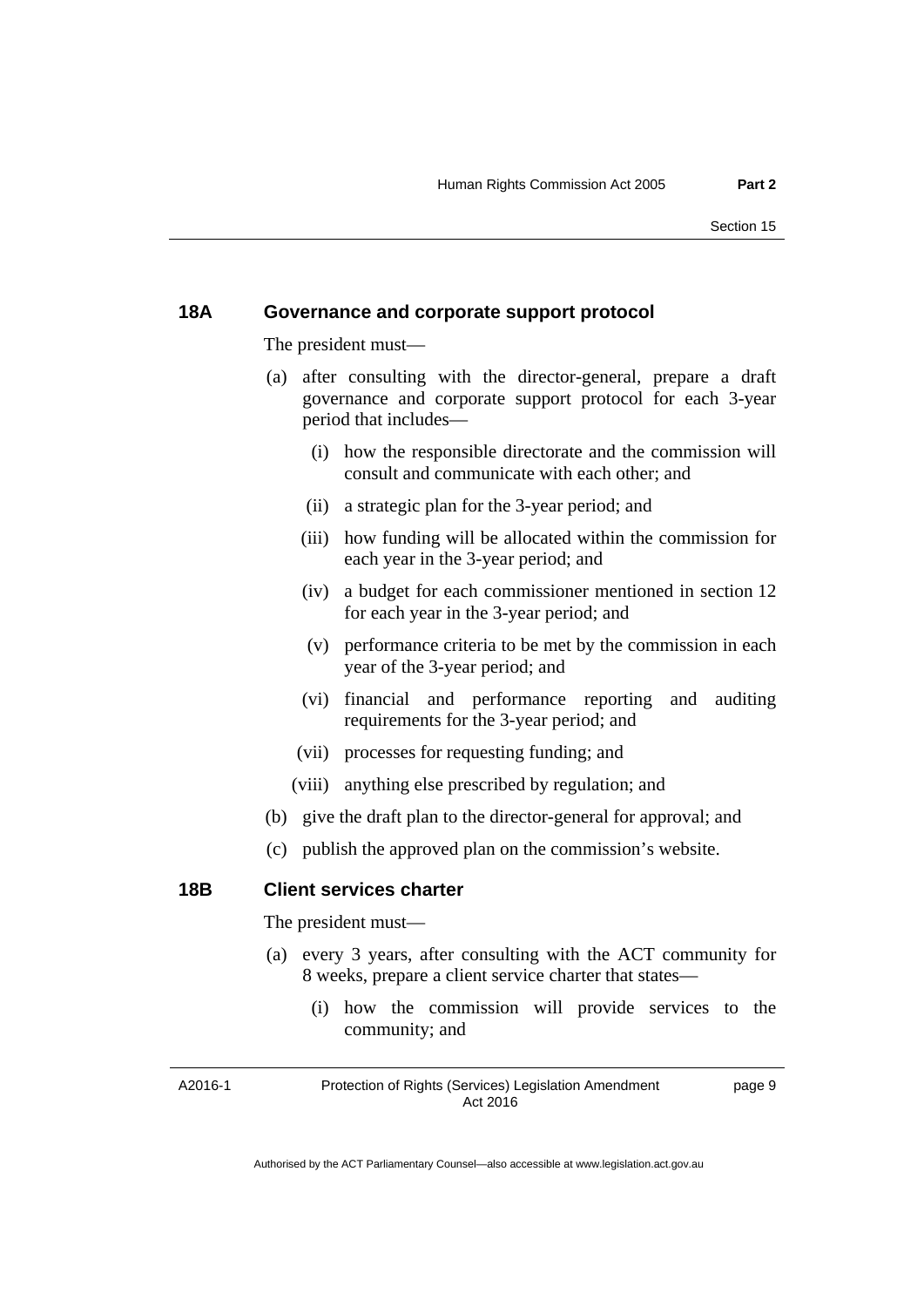Section 15

- (ii) what the community can expect when dealing with the commission; and
- (b) publish the charter on the commission's website.

#### **18C Operations protocol**

The president must—

- (a) every 3 years, after consulting with the other commissioners, prepare a protocol consistent with part 4 (Complaints) that provides for the following:
	- (i) how enquiries and complaints generally will be received by the commission;
	- (ii) how enquiries will be dealt with within the commission;
	- (iii) how complaints will be referred within the commission;
	- (iv) how clients can access the commission's services;
	- (v) how the president undertakes advocacy and reporting on systemic matters under section 18 (2);
	- (vi) the kinds of questions or matters that may be considered at a commission meeting under section 33;
	- (vii) when complaints should be referred to other complaint handling entities;
	- (viii) anything else the commission considers appropriate;
	- (ix) anything else prescribed by regulation; and
- (b) publish the protocol on the commission's website.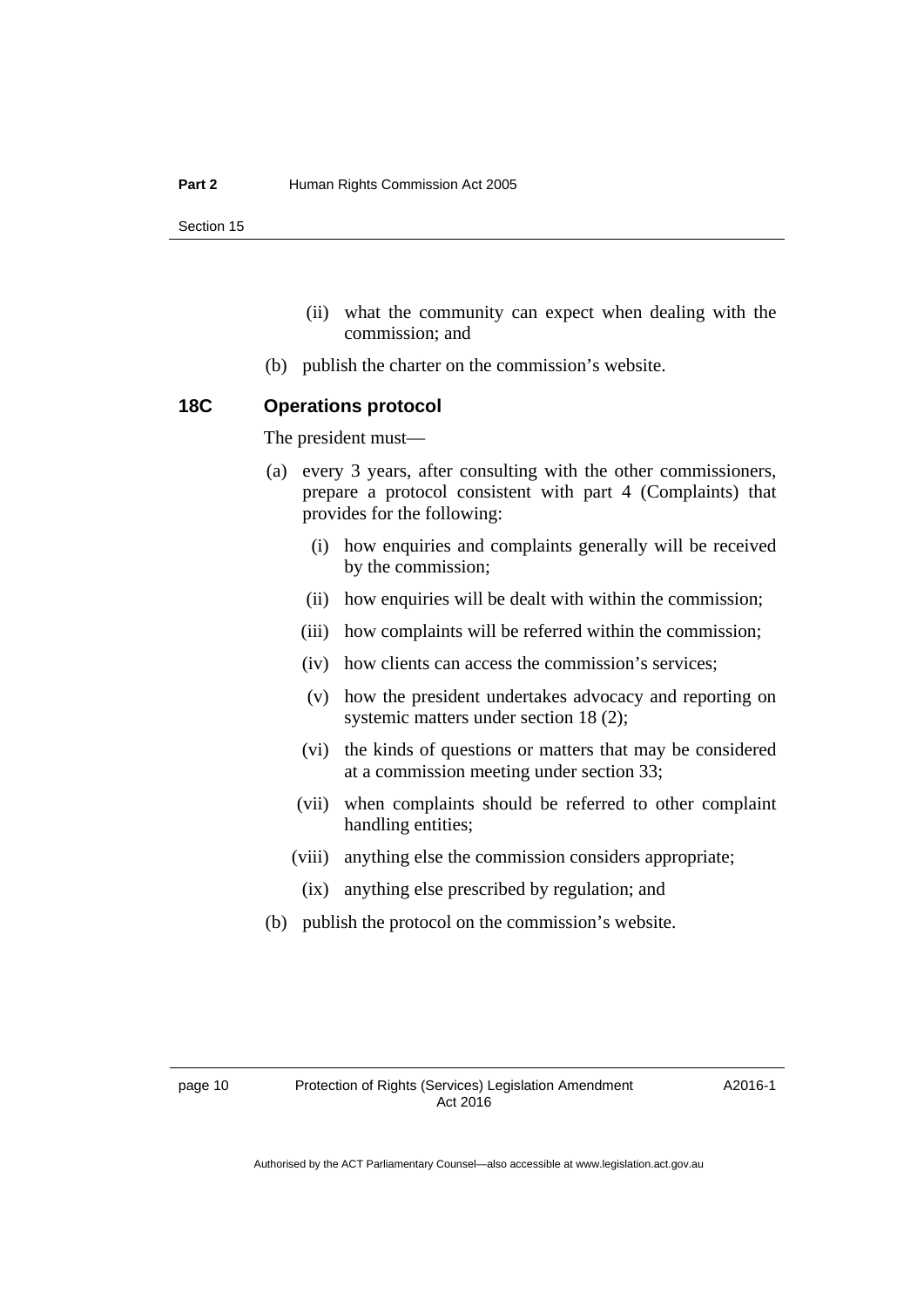# **Division 3.2A Appointment of commission members**

# **18D Appointment of commission members**

- (1) The Executive must appoint the commission members.
	- *Note 1* For the making of appointments (including acting appointments), see the [Legislation Act,](http://www.legislation.act.gov.au/a/2001-14) pt 19.3.
	- *Note 2* In particular, an appointment may be made by naming a person or nominating the occupant of a position (see s 207).
- (2) However, the Executive must not appoint a person as a member unless satisfied that the person has the experience or expertise necessary to exercise the member's functions.
- (3) A member must not be appointed for a term of longer than 5 years.
	- *Note* A person may be reappointed to a position if the person is eligible to be appointed to the position (see [Legislation Act,](http://www.legislation.act.gov.au/a/2001-14) s 208 and dict, pt 1, def *appoint*).
- (4) A member's conditions of appointment are the conditions agreed between the Executive and the member, subject to any determination under the *[Remuneration Tribunal Act 1995](http://www.legislation.act.gov.au/a/1995-55)*.

#### **18E Ending appointments**

- (1) The Executive may end the appointment of a person as a commission member—
	- (a) if the person contravenes a territory law; or
	- (b) for misbehaviour; or
	- (c) if the person becomes bankrupt or personally insolvent; or
		- *Note Bankrupt or personally insolvent*—see the [Legislation Act,](http://www.legislation.act.gov.au/a/2001-14) dictionary, pt 1.
	- (d) if the person is convicted, in the ACT, of an offence punishable by imprisonment for at least 1 year; or

A2016-1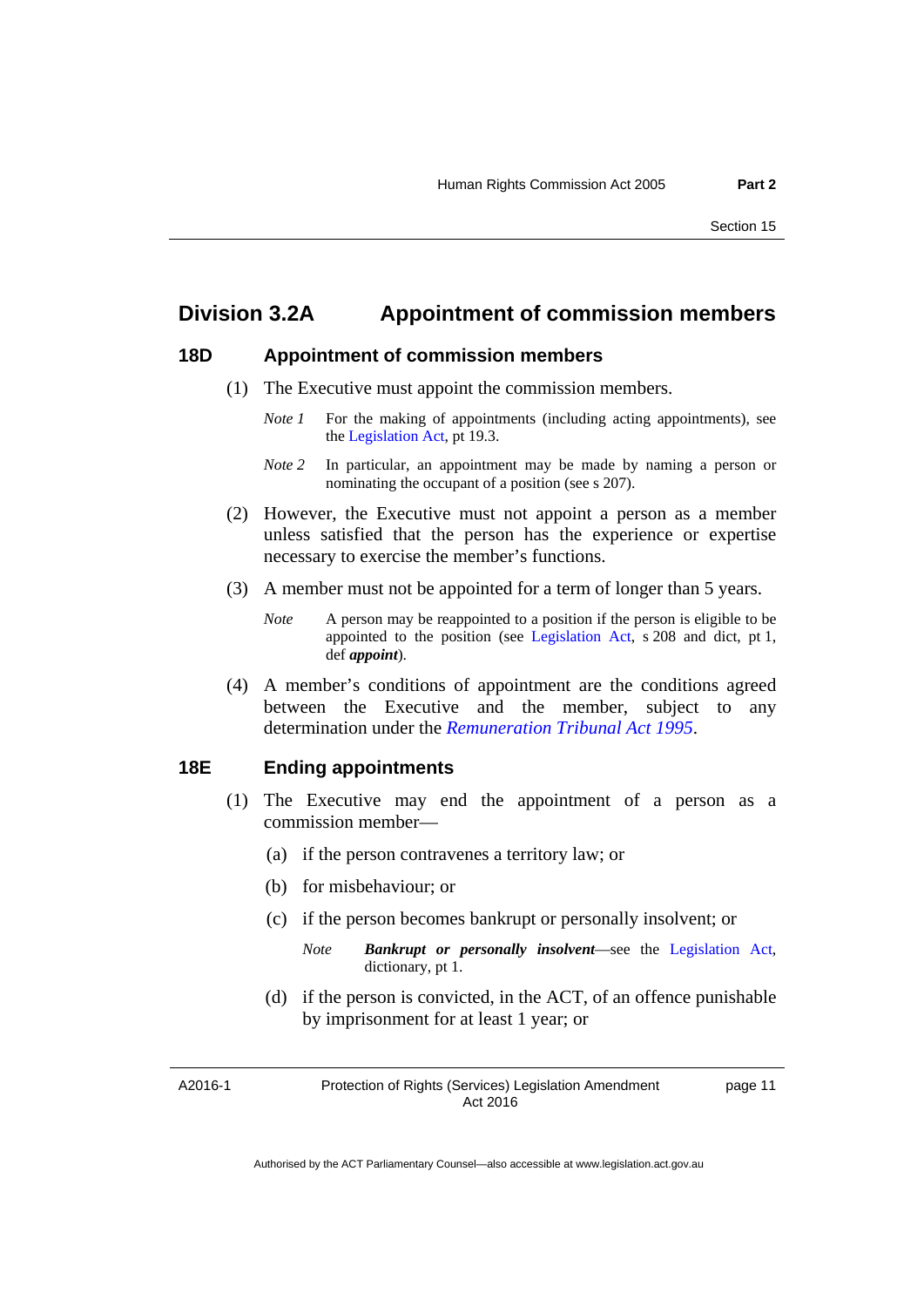- (e) if the person is convicted outside the ACT, in Australia or elsewhere, of an offence that, if it had been committed in the ACT, would be punishable by imprisonment for at least 1 year.
- (2) The Executive must end the person's appointment—
	- (a) if the person is absent, other than on leave approved by the Minister, for 14 consecutive days or for 28 days in any 12-month period; or
	- (b) for physical or mental incapacity, if the incapacity substantially affects the exercise of the person's functions.
	- *Note* A person's appointment also ends if the person resigns (see Legislation [Act](http://www.legislation.act.gov.au/a/2001-14), s 210).

#### **18F Delegation of member's functions**

A commission member may delegate the member's functions under this Act or another territory law to another member or a commission staff member.

*Note* For the making of delegations and the exercise of delegated functions, see the [Legislation Act,](http://www.legislation.act.gov.au/a/2001-14) pt 19.4.

## <span id="page-15-0"></span>**16 Sections 19A, 19BA and 20**

*omit* 

## <span id="page-15-1"></span>**17 Disability and community services commissioner's functions New section 21 (1) (aa) and (ab)**

#### *insert*

- (aa) to exercise functions for the commission in relation to services for older people;
- (ab) to deal with the following complaints:
	- (i) a children and young people service complaint;

page 12 Protection of Rights (Services) Legislation Amendment Act 2016 A2016-1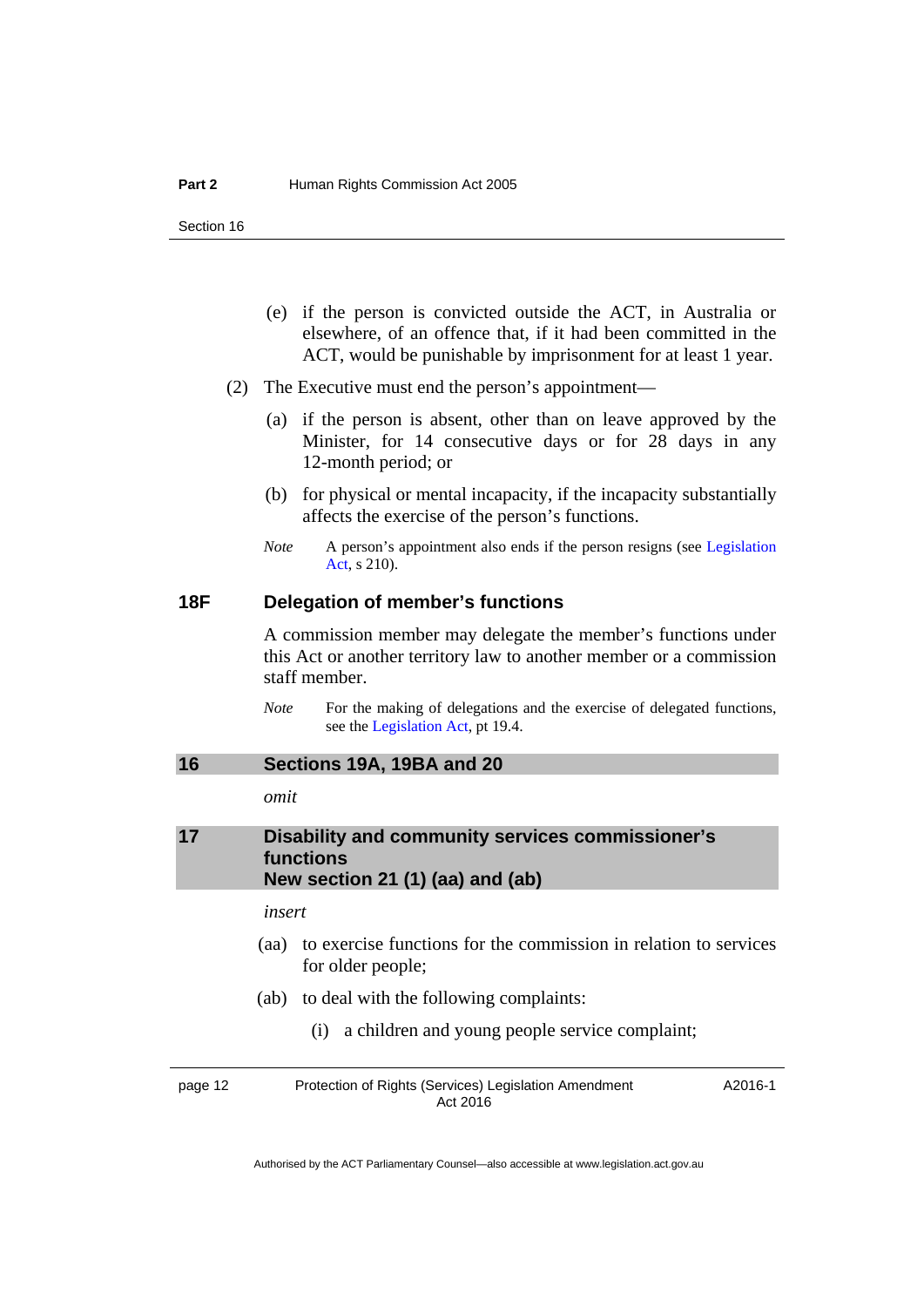- (ii) a disability service complaint;
- (iii) an older people service complaint;
- (iv) complaints about the actions of a guardian or manager or a person acting or purporting to act under an enduring power of attorney;

<span id="page-16-0"></span>**18 Sections 21A, 22, 23A and 24** 

*omit* 

<span id="page-16-1"></span>

| 19 | Health services commissioner's functions |
|----|------------------------------------------|
|    | Section 25 (1) (a)                       |

*omit* 

and services for older people

<span id="page-16-2"></span>

| 20 | Sections 25A, 26 and 27A |
|----|--------------------------|
|----|--------------------------|

*omit* 

<span id="page-16-3"></span>**21 New divisions 3.7A and 3.7B** 

*insert* 

# **Division 3.7A Public advocate**

#### **27B Public advocate's functions**

- (1) The public advocate has the following functions:
	- (a) to advocate for the rights of people with a disability and, as part of advocating for those rights, doing the following:
		- (i) fostering the provision of services and facilities for people with a disability;
		- (ii) supporting the establishment of organisations that support people with a disability;

| A2016-1 | Protection of Rights (Services) Legislation Amendment | page 13 |
|---------|-------------------------------------------------------|---------|
|         | Act 2016                                              |         |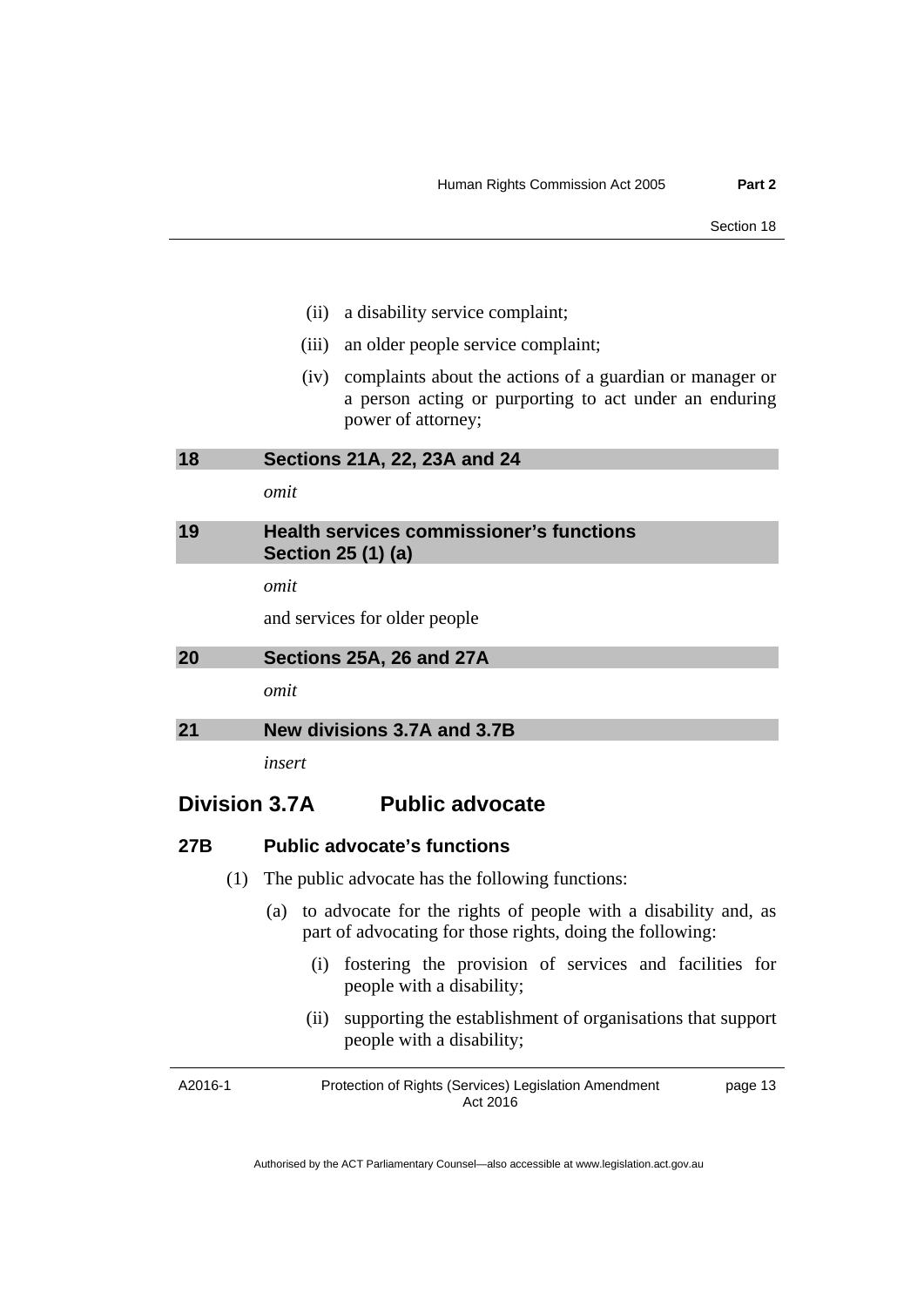Section 21

- (iii) encouraging the development of programs that benefit people with a disability (including advocacy programs, educational programs and programs to encourage people to act as guardians and managers);
- (iv) promoting the protection of people with a disability from abuse and exploitation;
- (b) to advocate for the rights of children and young people and, as part of advocating for those rights, doing the following:
	- (i) fostering the provision of services and facilities for children and young people;
	- (ii) supporting the establishment of organisations that support children and young people;
	- (iii) promoting the protection of children and young people from abuse and exploitation;
- (c) to advocate matters about individual children or young people for whom the director-general under the *[Children and Young](http://www.legislation.act.gov.au/a/2008-19)  [People Act 2008](http://www.legislation.act.gov.au/a/2008-19)* has parental responsibility;
- (d) monitoring the provision of services for the protection of children and young people;
- (e) dealing, on behalf of people with a disability and children and young people, with entities providing services;
- (f) any other function given to the public advocate under this Act or any other territory law.
- *Note* The public advocate also has functions under the *[Children and Young](http://www.legislation.act.gov.au/a/2008-19)  [People Act 2008](http://www.legislation.act.gov.au/a/2008-19).*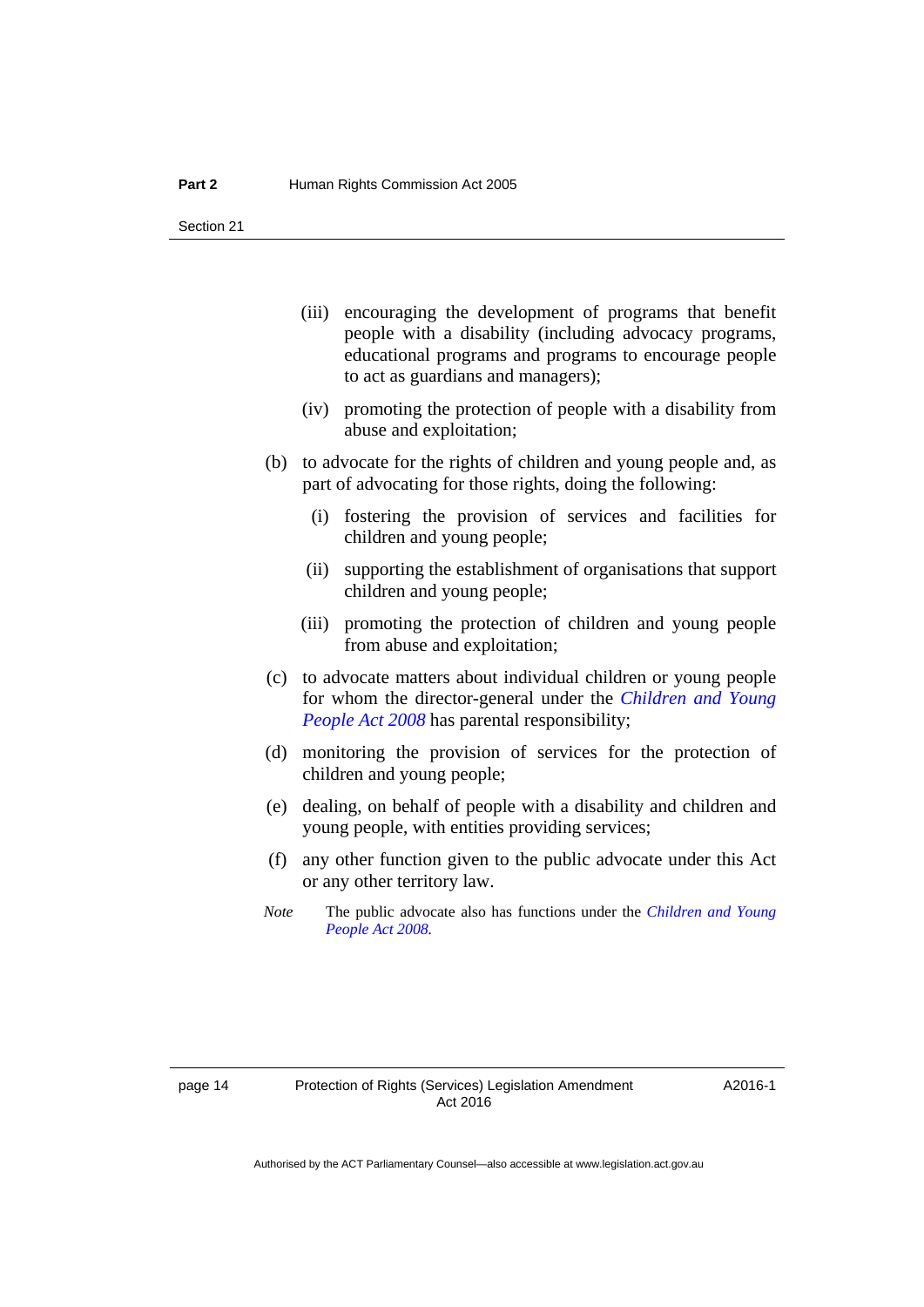(2) In this section:

*disability* means one of the following conditions if the condition gives rise to a need for protection from abuse, exploitation or neglect, or a combination of those things:

- (a) a physical, mental, psychological or intellectual condition;
- (b) a condition that would make a person a forensic patient.

*forensic patient* includes a person who has been—

- (a) apprehended by a police officer because the person's behaviour or statements indicate to the officer that the person may be suffering from a mental dysfunction or mental illness; or
- (b) found by a court or the ACAT to be unfit to plead; or
- (c) acquitted of a criminal charge because of mental impairment; or
- (d) found guilty of a criminal offence and is mentally dysfunctional or mentally ill, or has become mentally dysfunctional or mentally ill while serving a sentence of imprisonment.

*mental dysfunction* means a disturbance or defect, to a substantially disabling degree, of perceptual interpretation, comprehension, reasoning, learning, judgment, memory, motivation or emotion.

*mental illness* means a condition that seriously impairs (either temporarily or permanently) the mental functioning of a person and is characterised by the presence in the person of any of the following symptoms:

- (a) delusions;
- (b) hallucinations;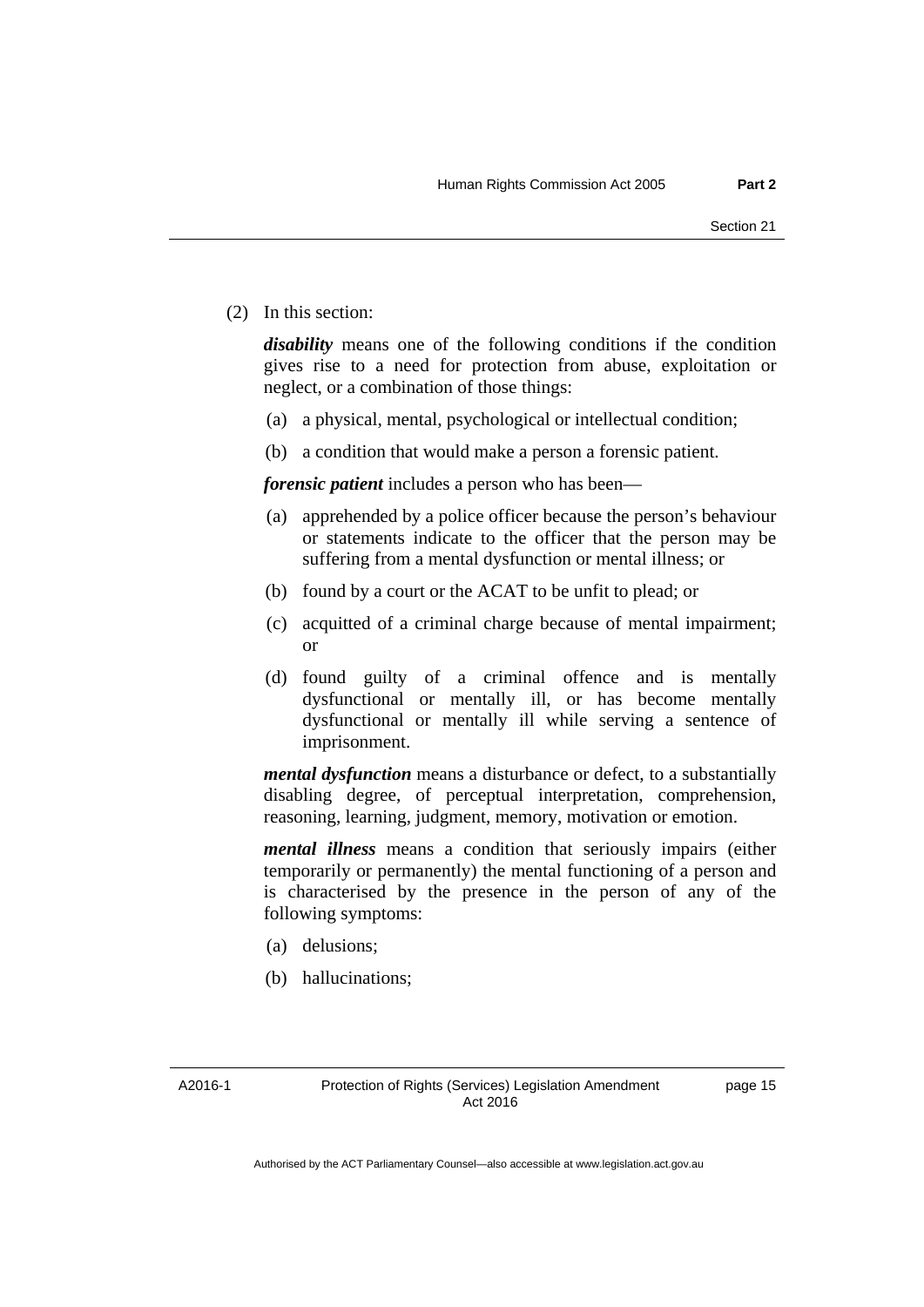Section 22

- (c) serious disorder of thought form;
- (d) a severe disturbance of mood;
- (e) sustained or repeated irrational behaviour indicating the presence of the symptoms mentioned in paragraphs (a), (b), (c) or (d).

# **Division 3.7B Victims of crime commissioner**

# **27C Victims of crime commissioner's functions**

- (1) The victims of crime commissioner has the following functions:
	- (a) to exercise functions for the commission in relation to services for victims of crime;
	- (b) to exercise any other function given to the commissioner under this Act or any other territory law.
	- *Note* The victims of crime commissioner also has functions under the *Domestic Violence Agencies 1986* (as the domestic violence project coordinator), the *[Victims of Crime Act 1994](http://www.legislation.act.gov.au/a/1994-83)* and the *[Victims of Crime](http://www.legislation.act.gov.au/a/1983-11)  [\(Financial Assistance\) Act 1983.](http://www.legislation.act.gov.au/a/1983-11)*
- (2) The exercise of the function mentioned in subsection (1) (a) is subject to any decision of the commission about the exercise of its functions in relation to services for victims of crime.

#### <span id="page-19-0"></span>**22 Ending appointments Division 3.8**

*omit*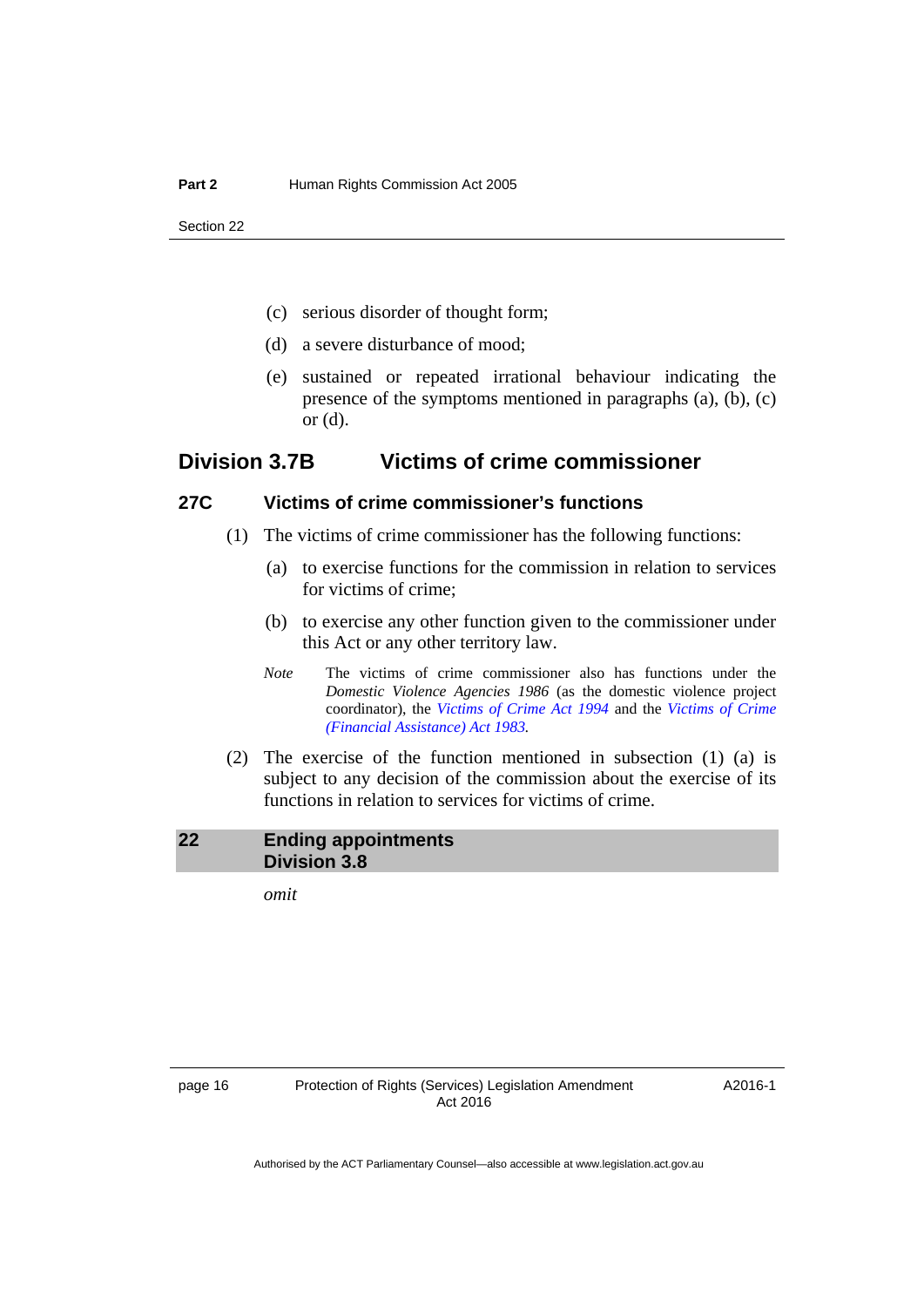#### <span id="page-20-0"></span>**23 New section 31**

*insert* 

#### **31 Presiding member at meetings**

- (1) The president presides at all meetings at which the president is present.
- (2) If the president is absent, the member chosen by the members present presides.

# <span id="page-20-1"></span>**24 Quorum at meetings Section 32**

*omit* 

 $1/2$  the

*substitute* 

3

# <span id="page-20-2"></span>**25 Voting at meetings New section 33 (2)**

*insert* 

 (2) A question is decided by a majority of the votes of the members present and voting but, if the votes are equal, the member presiding has the deciding vote.

#### <span id="page-20-3"></span>**26 Individual with more than 1 role Section 34 (1), example**

*substitute* 

#### **Example**

The disability and community services commissioner may be appointed as the health services commissioner.

A2016-1

Protection of Rights (Services) Legislation Amendment Act 2016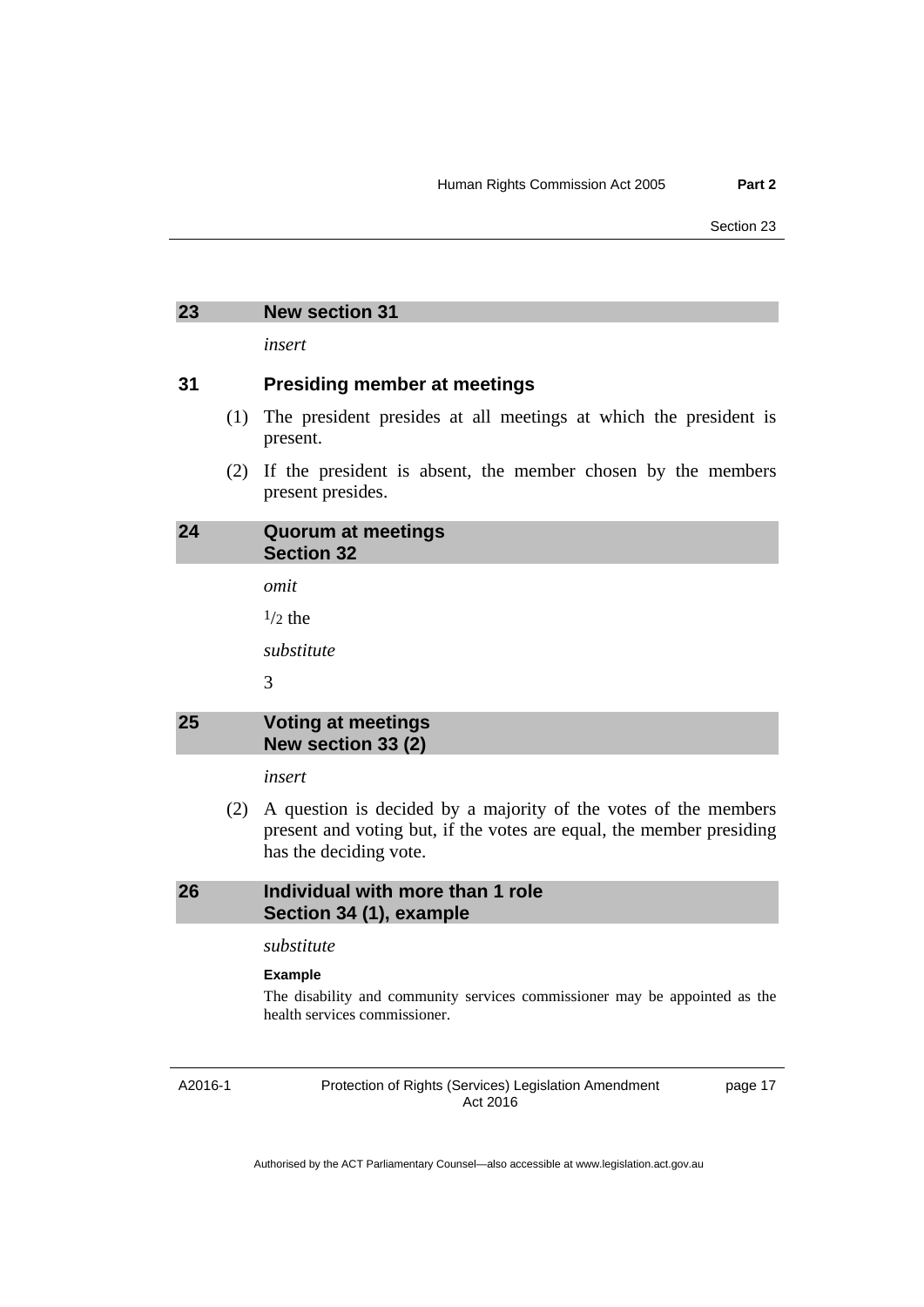#### Part 2 **Human Rights Commission Act 2005**

Section 27

<span id="page-21-2"></span><span id="page-21-1"></span><span id="page-21-0"></span>

| 27 | <b>Section 34 (3)</b>                                          |
|----|----------------------------------------------------------------|
|    | omit                                                           |
|    | $\frac{1}{2}$ the                                              |
|    | substitute                                                     |
|    | 3                                                              |
| 28 | <b>Allocating complaints</b><br><b>Section 50</b>              |
|    | omit                                                           |
| 29 | <b>Referral of advocacy matters</b><br>Section 51A (2) and (3) |
|    | omit                                                           |
|    | commission                                                     |
|    | substitute                                                     |
|    | disability and community services commissioner                 |
| 30 | <b>Considering complaints</b><br>Section 52 (1), new notes     |
|    | insert                                                         |

<span id="page-21-3"></span>*Note 1* Responsibility for considering complaints may be in accordance with

*Note 2* If the president considers that a commissioner has a real or perceived

conflict of interest in relation to a complaint, the president may consider the complaint or allocate responsibility for considering the complaint to

the operations protocol made under s 18C.

another commissioner (see s 18 (1) (m)).

A2016-1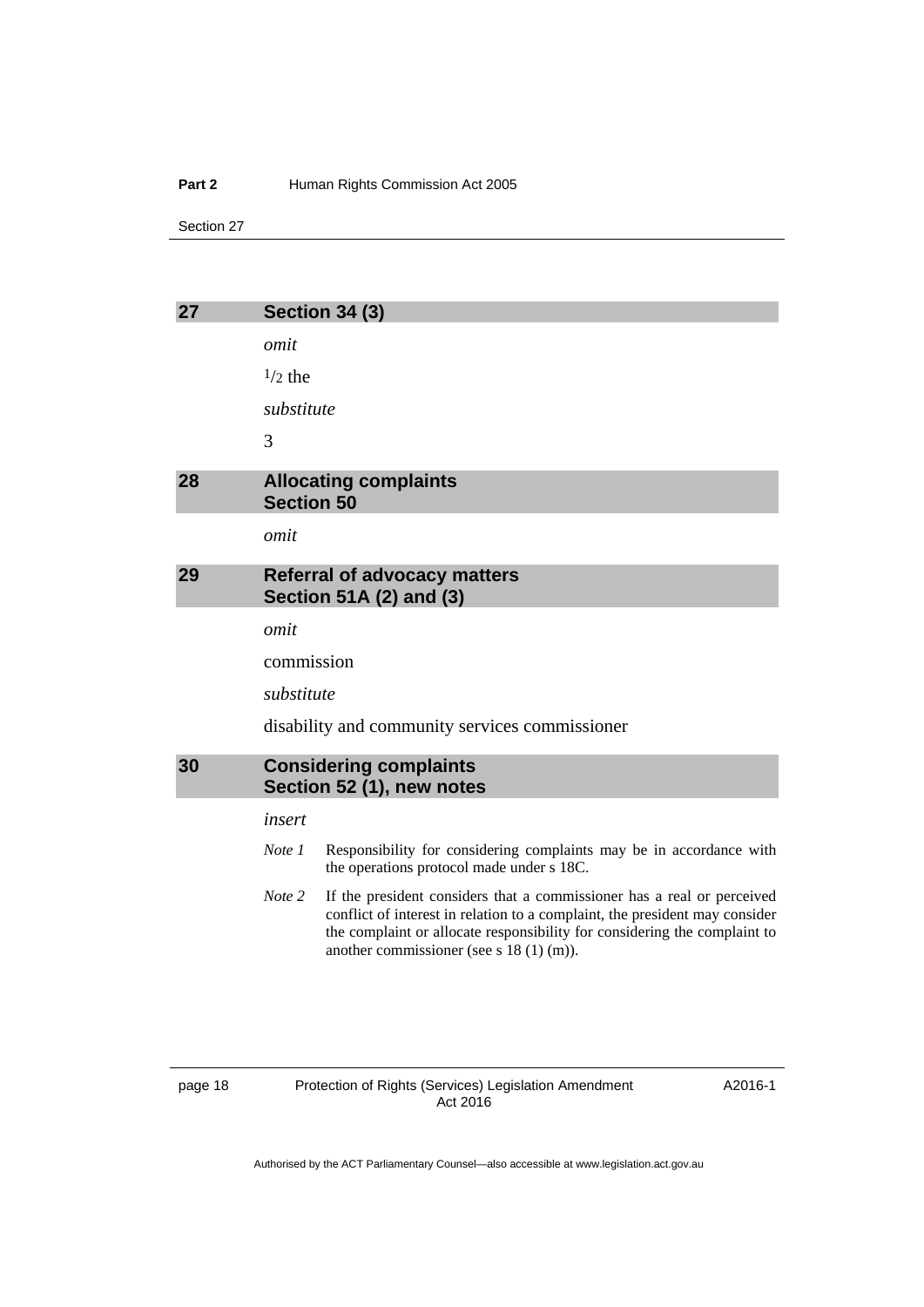## <span id="page-22-0"></span>**31 Protection of others from liability Section 100A**

# *omit*

Civil proceedings do not lie against a person in relation to loss, damage or injury of any kind suffered by another person as a result

#### *substitute*

Civil or criminal liability is not incurred only because

#### <span id="page-22-1"></span>**32 Dictionary, definition of** *children and young people commissioner*

#### *substitute*

*children and young people commissioner* means the commission member exercising the functions under section 19B*.* 

<span id="page-22-2"></span>

|  | 33 | Dictionary, new definition |
|--|----|----------------------------|
|--|----|----------------------------|

*insert* 

*commissioner* means the following:

- (a) the human rights commissioner;
- (b) the disability and community services commissioner;
- (c) the discrimination commissioner;
- (d) the health services commissioner;
- (e) the children and young people commissioner;
- (f) the public advocate;
- (g) the victims of crime commissioner.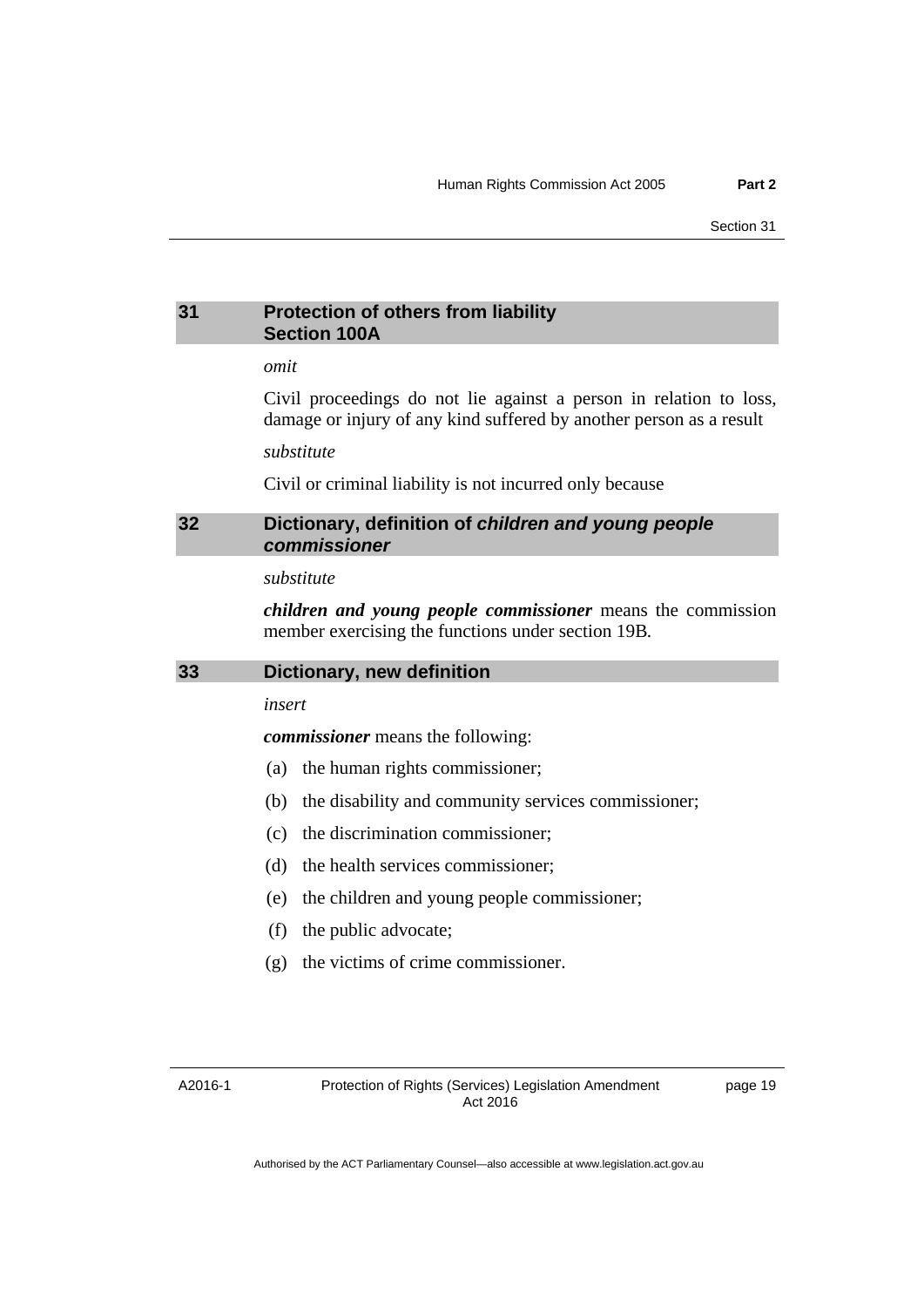Section 34

#### <span id="page-23-0"></span>**34 Dictionary, definitions of** *disability and community services commissioner* **and** *discrimination commissioner*

# *substitute*

*disability and community services commissioner* means the commission member exercising the functions under section 21*.* 

*discrimination commissioner* means the commission member exercising the functions under section 23.

# <span id="page-23-1"></span>**35 Dictionary, definitions of** *health services commissioner*  **and** *human rights commissioner*

*substitute* 

*health services commissioner* means the commission member exercising the functions under section 25*.*

*human rights commissioner* means the commission member exercising the functions under section 27*.* 

#### <span id="page-23-2"></span>**36 Dictionary, new definitions**

*insert* 

*president*, of the commission—see section 12 (1A).

*public advocate* means the commission member exercising the functions under section 27B.

#### <span id="page-23-3"></span>**37 Dictionary, definition of** *related Act***, new paragraph (ba)**

*insert* 

(ba) *[Domestic Violence Agencies Act 1986](http://www.legislation.act.gov.au/a/1986-52)*;

A2016-1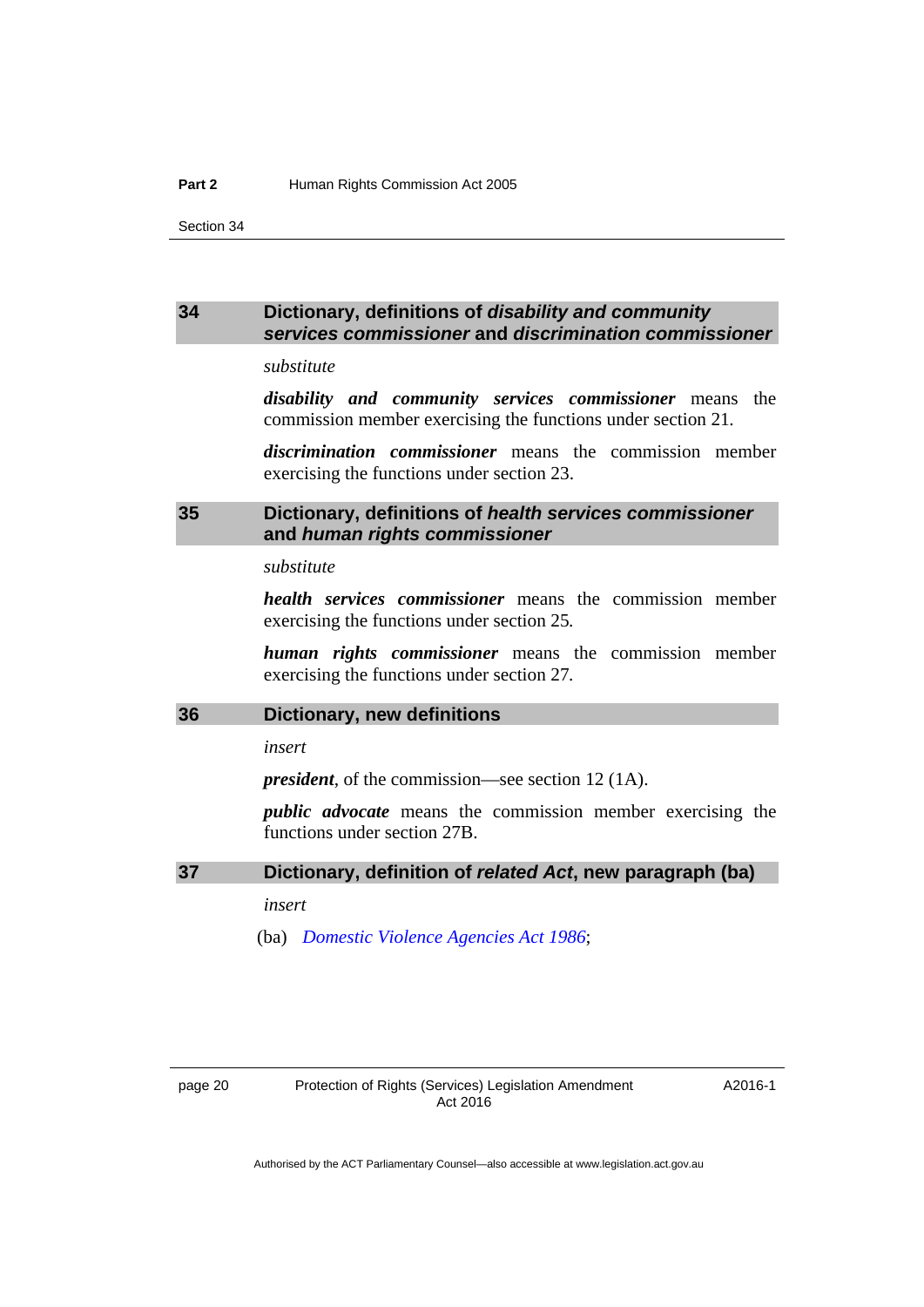## <span id="page-24-0"></span>**38 Dictionary, definition of** *related Act***, new paragraphs (f) and (g)**

#### *insert*

- (f) *[Victims of Crime Act 1994](http://www.legislation.act.gov.au/a/1994-83)*;
- (g) *[Victims of Crime \(Financial Assistance\) Act 1983](http://www.legislation.act.gov.au/a/1983-11)*.

# <span id="page-24-1"></span>**39 Dictionary, new definitions**

*insert* 

*service for victims of crime*—see section 9A.

*victims of crime commissioner* means the commission member exercising the functions under section 27C*.*

A2016-1

Protection of Rights (Services) Legislation Amendment Act 2016

page 21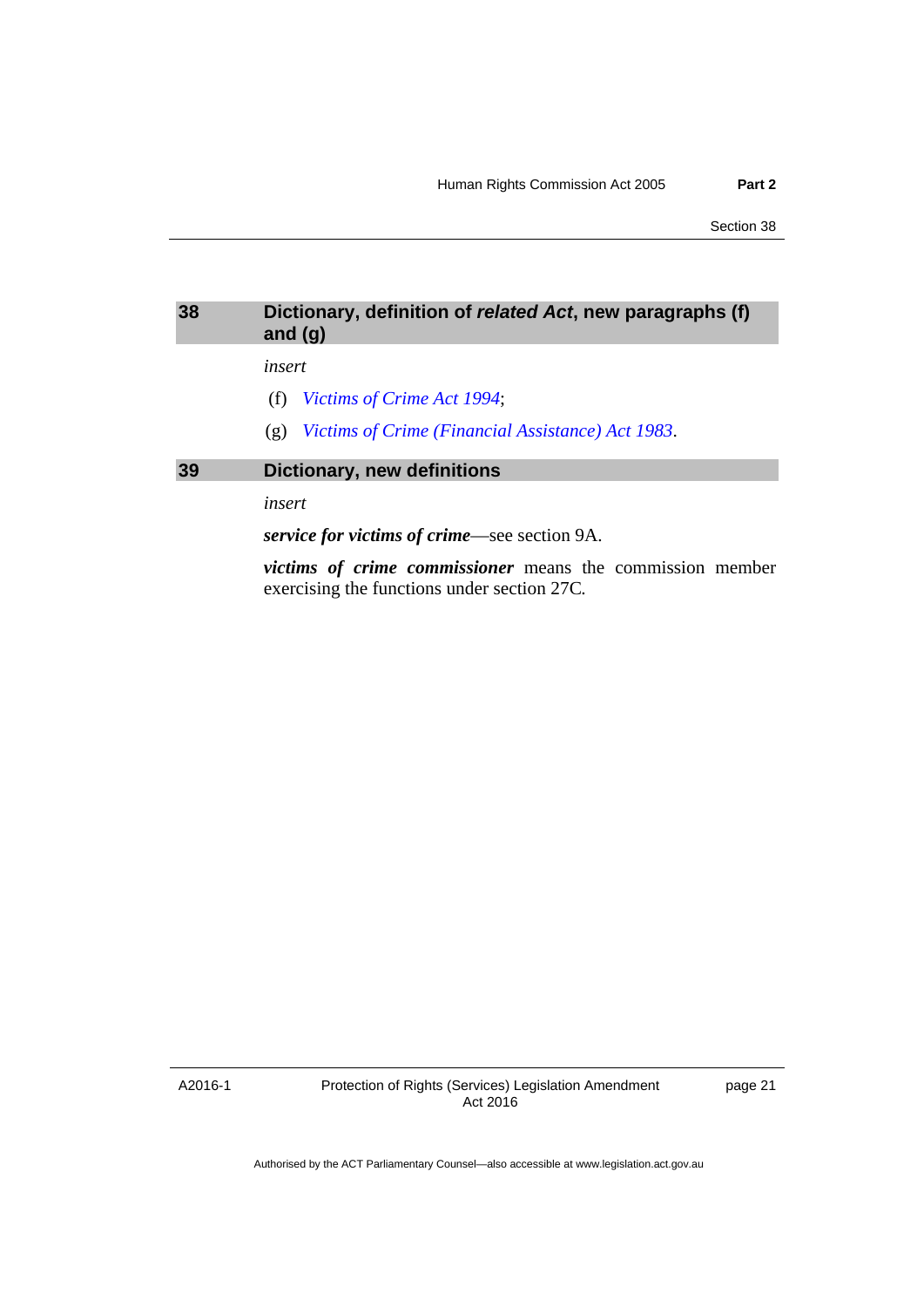#### **Part 3** Public Trustee Act 1985

Section 40

# <span id="page-25-0"></span>**Part 3 Public Trustee Act 1985**

<span id="page-25-2"></span><span id="page-25-1"></span>

| 40 | Long title                                                                                                                                             |
|----|--------------------------------------------------------------------------------------------------------------------------------------------------------|
|    | substitute                                                                                                                                             |
|    | An Act appointing the public trustee and guardian, and for other<br>purposes                                                                           |
| 41 | <b>Section 1</b>                                                                                                                                       |
|    | substitute                                                                                                                                             |
| 1  | Name of Act                                                                                                                                            |
|    | This Act is the <i>Public Trustee and Guardian Act 1985</i> .                                                                                          |
| 42 | Sections 5 and 6                                                                                                                                       |
|    | substitute                                                                                                                                             |
| 5  | <b>Public trustee and guardian</b>                                                                                                                     |
|    | The Public Trustee and Guardian is the person exercising the functions<br>of public trustee and guardian (however described) in the public<br>service. |

# <span id="page-25-3"></span>**6 Deputy public trustee and guardian**

- (1) The director-general may appoint 1 or more public servants as deputy public trustee and guardian.
- (2) A deputy public trustee and guardian may exercise a function of the public trustee and guardian, subject to any direction of the public trustee and guardian.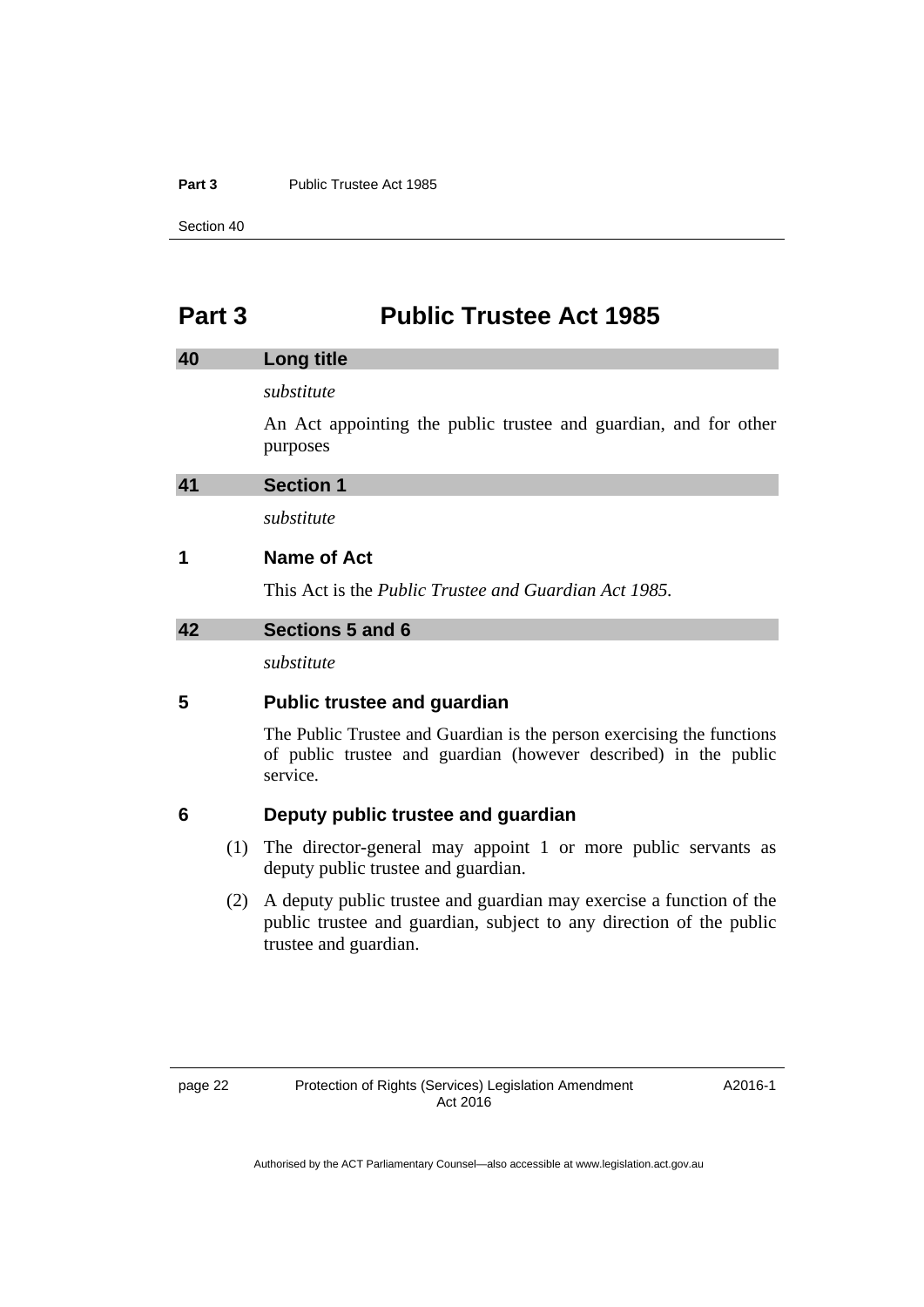# <span id="page-26-0"></span>**43 Public trustee a corporation sole Section 8 (1) (a)**

*omit* 

Public Trustee

*substitute* 

Public Trustee and Guardian

#### <span id="page-26-1"></span>**44 New section 9A**

*in division 2.1, insert* 

## **9A Delegation by public trustee and guardian**

- (1) The public trustee and guardian may delegate to a member of the public trustee and guardian's staff any function under this Act or another territory law.
- (2) However, the public trustee and guardian may only delegate the following functions to a person exercising the functions of deputy public trustee and guardian:
	- (a) acting as a guardian or manager when appointed by the ACAT;
	- (b) applying to the ACAT for an appointment of a person as guardian or manager under section 19C (b).
	- *Note* For the making of delegations and the exercise of delegated functions, see the [Legislation Act,](http://www.legislation.act.gov.au/a/2001-14) pt 19.4.

#### <span id="page-26-2"></span>**45 Capacities in which public trustee may act New section 13 (1) (h)**

*insert* 

(h) a guardian or manager for a person if appointed by the ACAT.

A2016-1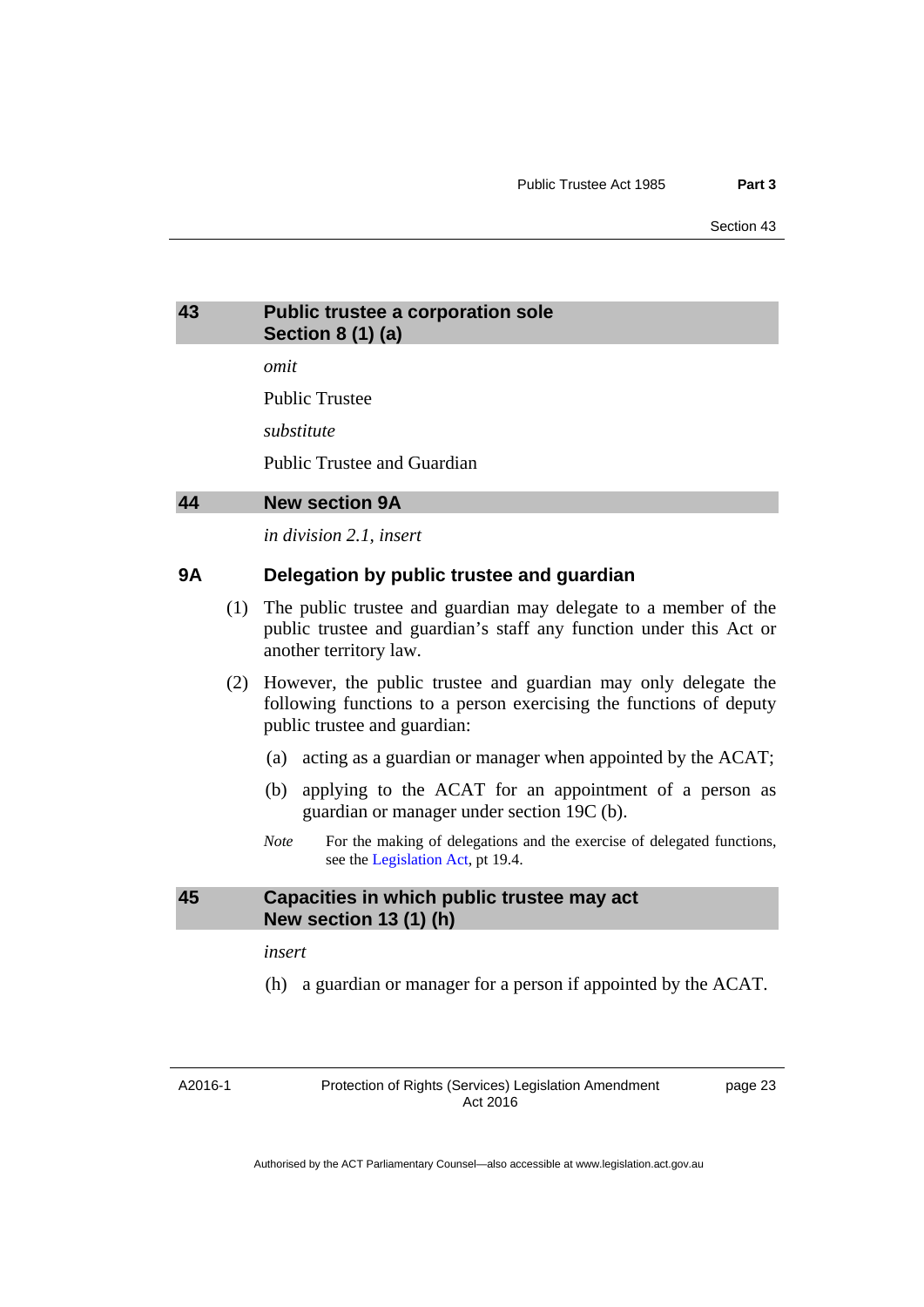#### **Part 3** Public Trustee Act 1985

Section 46

#### <span id="page-27-0"></span>**46 New division 3.3**

*insert* 

# **Division 3.3 Appointment of public trustee and guardian as guardian or manager**

#### **19A Application—div 3.3**

This division applies if the public trustee and guardian is appointed by the ACAT as a guardian or manager under the *[Guardianship and](http://www.legislation.act.gov.au/a/1991-62)  [Management of Property Act 1991.](http://www.legislation.act.gov.au/a/1991-62)*

# **19B Other functions of public trustee and guardian as guardian or manager**

- (1) In addition to any other function given to the public trustee and guardian under the *[Guardianship and Management of Property](http://www.legislation.act.gov.au/a/1991-62)  [Act 1991](http://www.legislation.act.gov.au/a/1991-62)* or another territory law, the public trustee and guardian has the following functions:
	- (a) representing people with a disability at hearings before the ACAT in relation to guardianship applications;
	- (b) representing forensic patients before the ACAT or a court;
	- (c) promoting community discussion, and providing community education and information, about the functions of the ACAT under the *[Guardianship and Management of Property](http://www.legislation.act.gov.au/a/1991-62)  [Act 1991](http://www.legislation.act.gov.au/a/1991-62)*.
- (2) In this section:

*disability* means one of the following conditions if the condition gives rise to a need for protection from abuse, exploitation or neglect, or a combination of those things:

- (a) a physical, mental, psychological or intellectual condition;
- (b) a condition that would make a person a forensic patient.

page 24 Protection of Rights (Services) Legislation Amendment Act 2016 A2016-1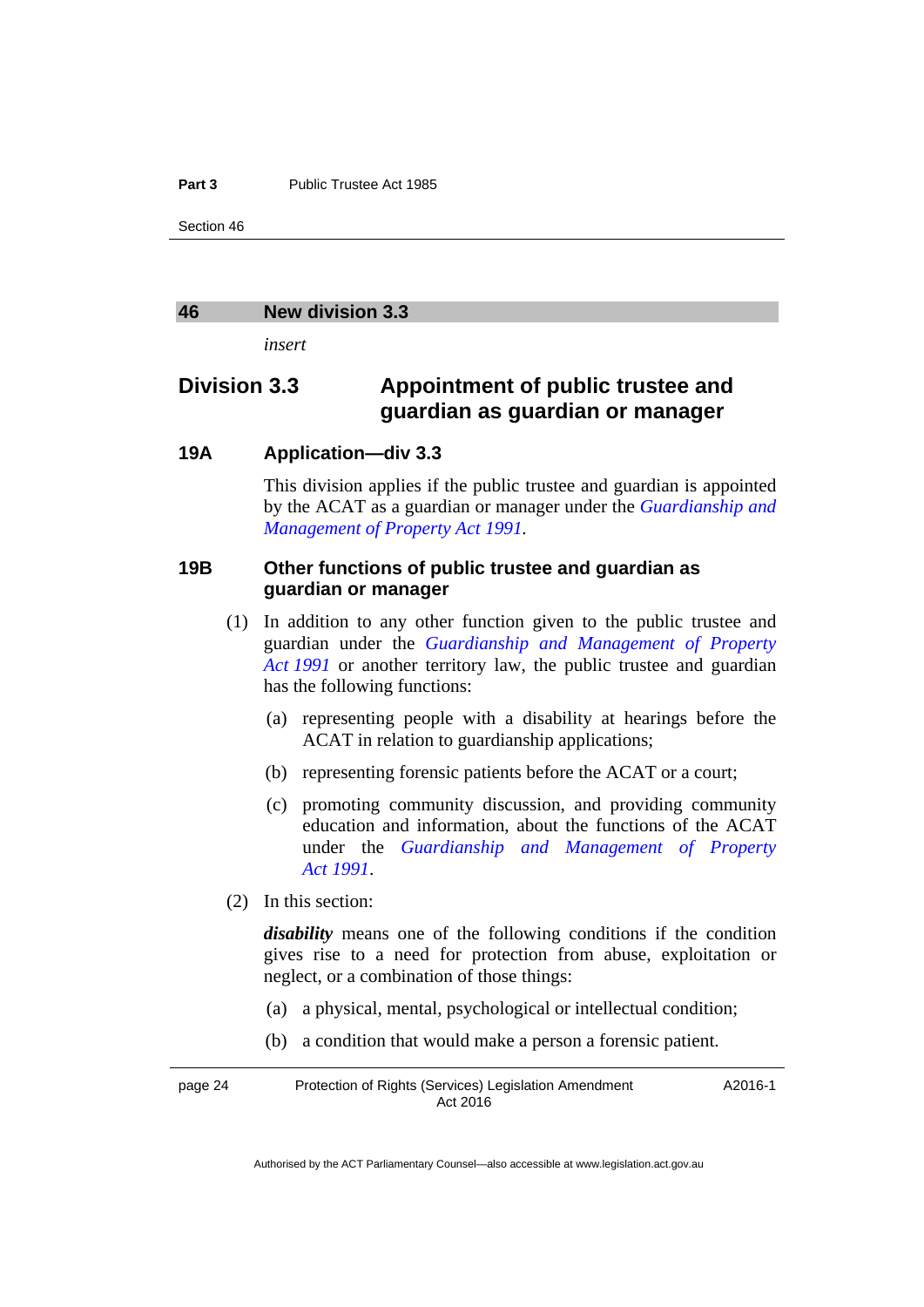*forensic patient* includes a person who has been—

- (a) apprehended by a police officer because the person's behaviour or statements indicate to the officer that the person may be suffering from a mental dysfunction or mental illness; or
- (b) found by a court or the ACAT to be unfit to plead; or
- (c) acquitted of a criminal charge because of mental impairment; or
- (d) found guilty of a criminal offence and is mentally dysfunctional or mentally ill, or has become mentally dysfunctional or mentally ill while serving a sentence of imprisonment.

*mental dysfunction* means a disturbance or defect, to a substantially disabling degree, of perceptual interpretation, comprehension, reasoning, learning, judgment, memory, motivation or emotion.

*mental illness* means a condition that seriously impairs (either temporarily or permanently) the mental functioning of a person and is characterised by the presence in the person of any of the following symptoms:

- (a) delusions;
- (b) hallucinations;
- (c) serious disorder of thought form;
- (d) a severe disturbance of mood;
- (e) sustained or repeated irrational behaviour indicating the presence of the symptoms mentioned in paragraphs (a), (b), (c) or (d).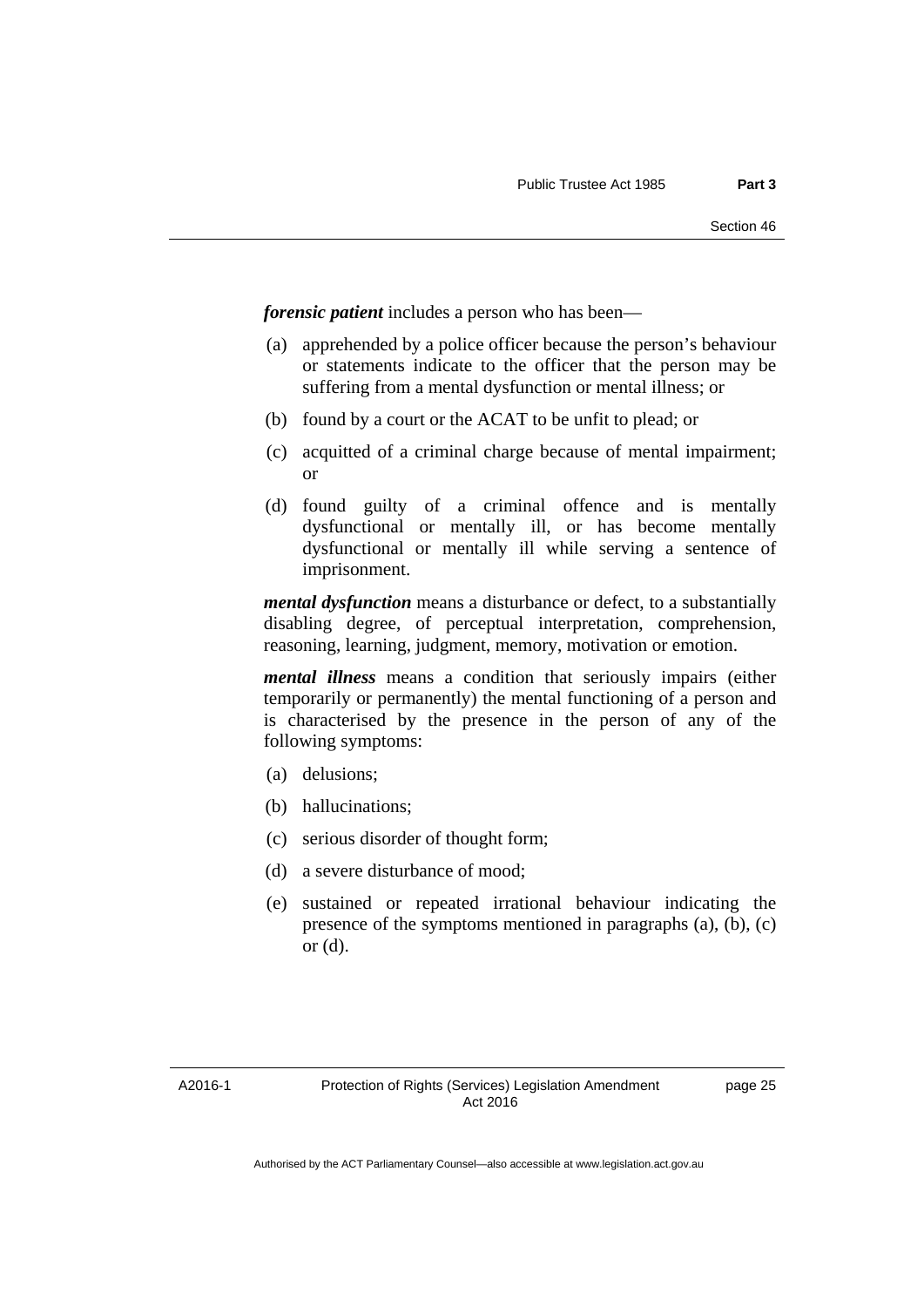#### **Part 3** Public Trustee Act 1985

Section 47

#### **19C Guardian or manager of last resort**

If appointed as a guardian or manager by the ACAT, the public trustee and guardian must—

- (a) endeavour to find a suitable person to be appointed as the guardian or manager; and
- (b) if a suitable person is found—apply to the ACAT for the appointment of the person as guardian or manager.

### **19D Engagement of lawyer**

The public trustee and guardian may engage a lawyer to appear before a court or tribunal in relation to the exercise of the public trustee and guardian's functions under this division.

#### <span id="page-29-0"></span>**47 Express powers of public trustee Section 21 (1)**

*omit* 

as an executor, administrator or trustee

#### *substitute*

in a trust or protective capacity as an executor, administrator, trustee, guardian or manager

# <span id="page-29-1"></span>**48 Section 21 (1) (a)**

*substitute* 

 (a) buy, sell, realise and mortgage (with or without a power of sale) real and personal property, altogether or in parts, and subject to any condition the public trustee thinks fit; and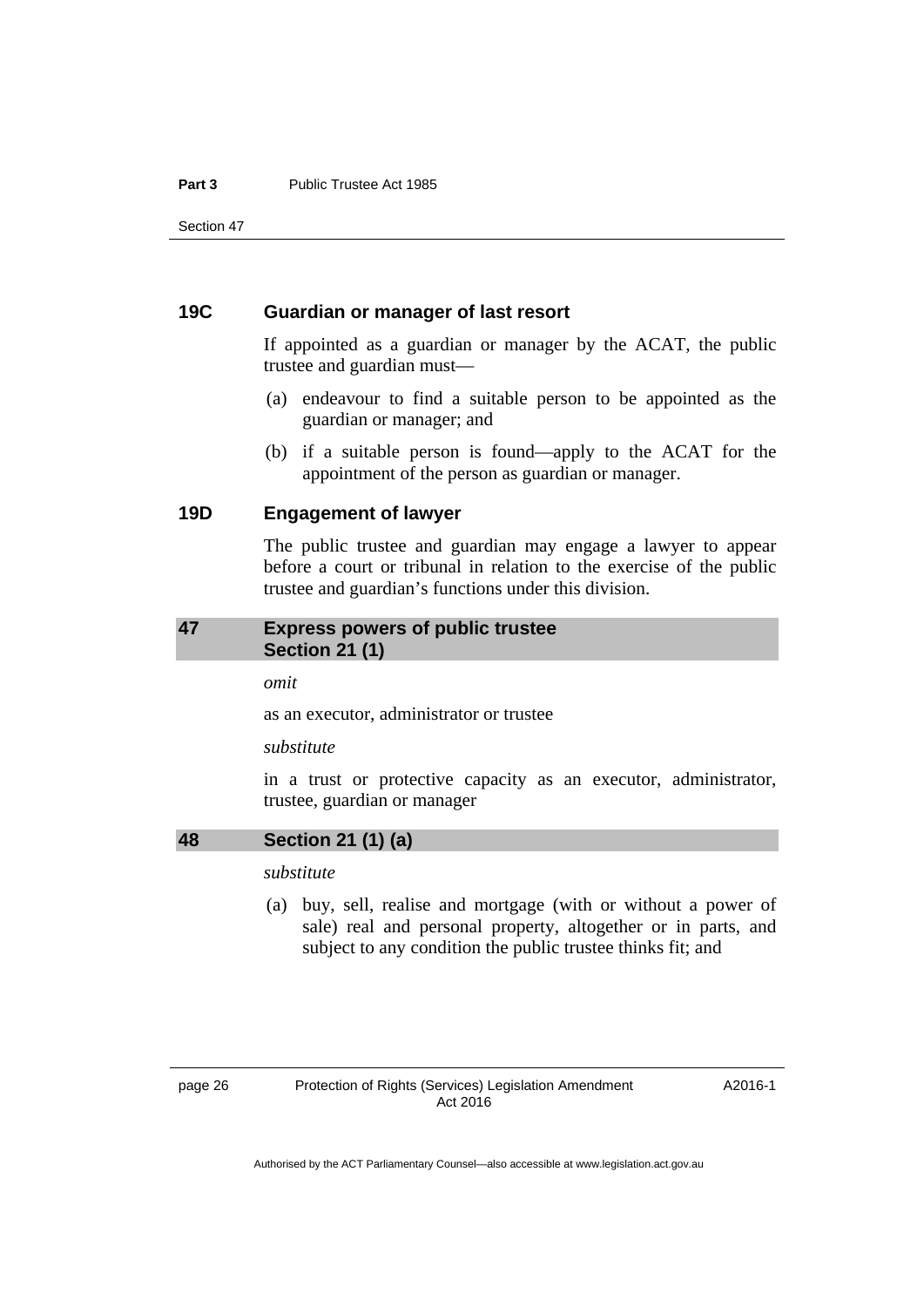Section 49

<span id="page-30-2"></span><span id="page-30-1"></span><span id="page-30-0"></span>

| 49 | Section 21 (1) (p)                                        |
|----|-----------------------------------------------------------|
|    | after                                                     |
|    | things                                                    |
|    | insert                                                    |
|    | (including execute all documents)                         |
| 50 | Dealings with other public trustees<br>Section 30 (1) (a) |
|    | omit                                                      |
|    | public trustee                                            |
|    | substitute                                                |
|    | public trustee and guardian                               |
|    |                                                           |
| 51 | <b>Section 30 (1)</b>                                     |
|    | omit                                                      |
|    | the public trustee may                                    |
|    | substitute                                                |
|    | the public trustee and guardian may                       |
| 52 | <b>Section 30 (2) (a)</b>                                 |
|    | omit                                                      |
|    | public trustee                                            |
|    | substitute                                                |
|    | public trustee and guardian                               |

#### <span id="page-30-3"></span>A2016-1

Protection of Rights (Services) Legislation Amendment Act 2016

page 27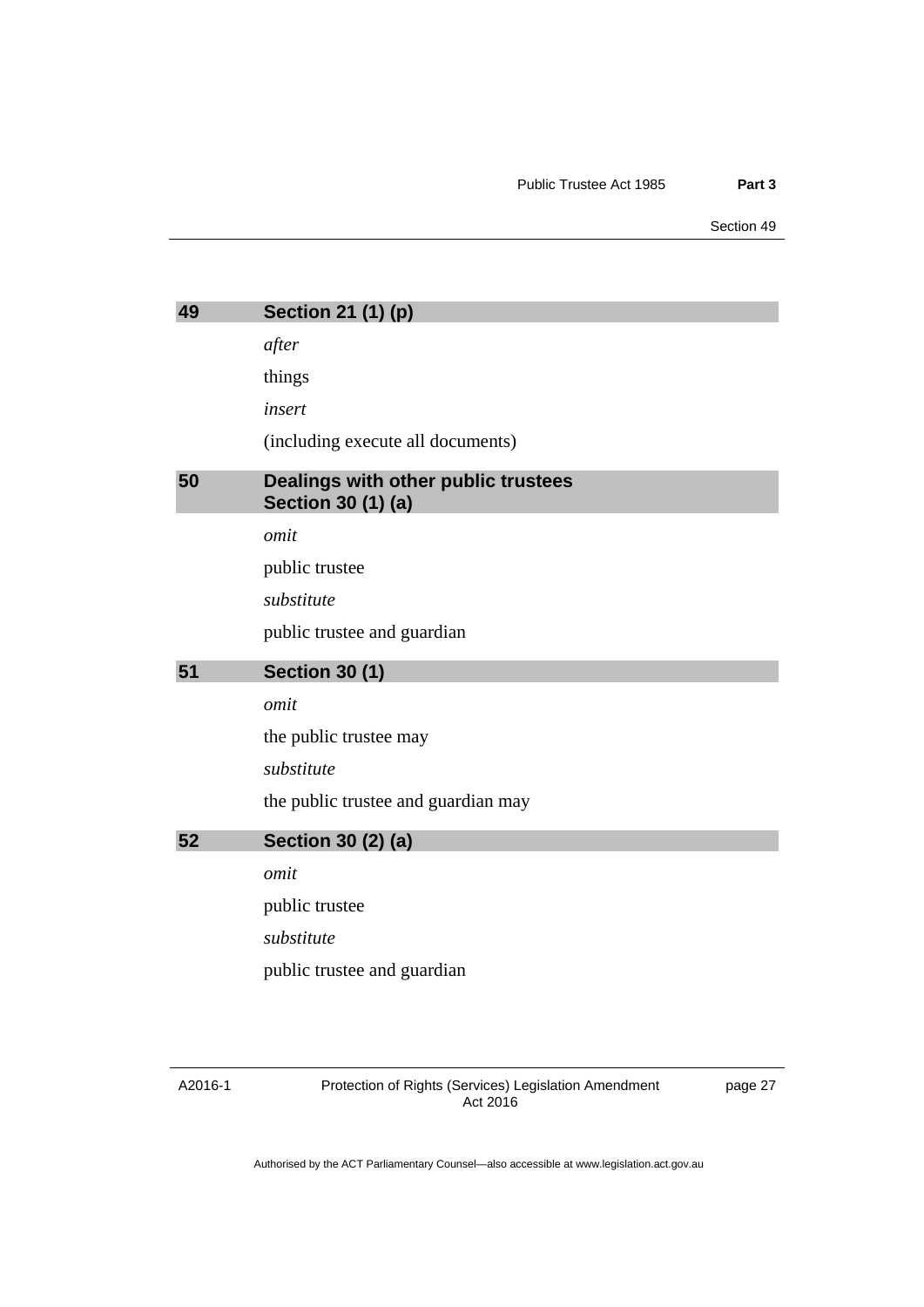#### Part 3 **Public Trustee Act 1985**

Section 53

<span id="page-31-3"></span><span id="page-31-2"></span><span id="page-31-1"></span><span id="page-31-0"></span>

| 53      | <b>Section 30 (2)</b>                                                        |
|---------|------------------------------------------------------------------------------|
|         | omit                                                                         |
|         | the public trustee may                                                       |
|         | substitute                                                                   |
|         | the public trustee and guardian may                                          |
| 54      | <b>Section 30 (3)</b>                                                        |
|         | omit                                                                         |
|         | public trustee                                                               |
|         | substitute                                                                   |
|         | public trustee and guardian                                                  |
| 55      | <b>Establishment of board</b><br><b>Section 46</b>                           |
|         | omit                                                                         |
|         | <b>Public Trustee</b>                                                        |
|         | substitute                                                                   |
|         | <b>Public Trustee and Guardian</b>                                           |
| 56      | <b>New section 65A</b>                                                       |
|         | in part 7, insert                                                            |
| 65A     | Use and disclosure of protected information                                  |
|         | An information holder commits an offence if-<br>(1)                          |
|         | the information holder uses information; and<br>(a)                          |
|         | the information is protected information about someone else;<br>(b)<br>and   |
| page 28 | Protection of Rights (Services) Legislation Amendment<br>A2016-1<br>Act 2016 |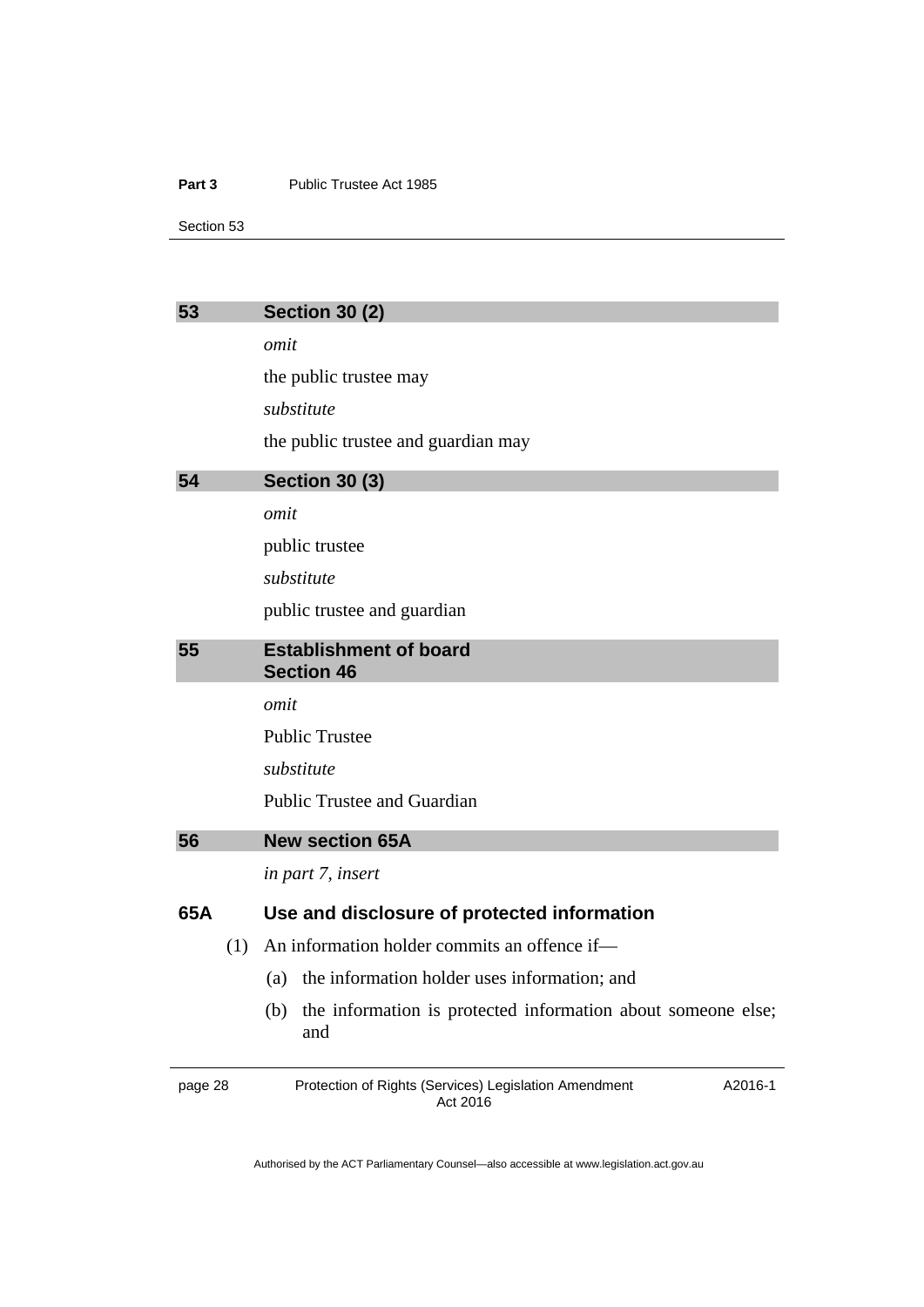(c) the information holder is reckless about whether the information is protected information about someone else.

Maximum penalty: 50 penalty units, imprisonment for 6 months or both.

- (2) An information holder commits an offence if—
	- (a) the information holder does something that discloses information; and
	- (b) the information is protected information about someone else; and
	- (c) the information holder is reckless about whether—
		- (i) the information is protected information about someone else; and
		- (ii) doing the thing would result in the information being disclosed to someone else.

Maximum penalty: 50 penalty units, imprisonment for 6 months or both.

- (3) Subsections (1) and (2) do not apply if the information holder uses or discloses protected information about someone else (the *protected person*)—
	- (a) under this Act or another law applying in the ACT; or
	- (b) in relation to the exercise of a function, as an information holder, under this Act or another law applying in the ACT; or
	- (c) in a court proceeding; or
	- (d) with the protected person's consent.
	- *Note* The defendant has an evidential burden in relation to the matters mentioned in s (3) (see [Criminal Code](http://www.legislation.act.gov.au/a/2002-51), s 58).

A2016-1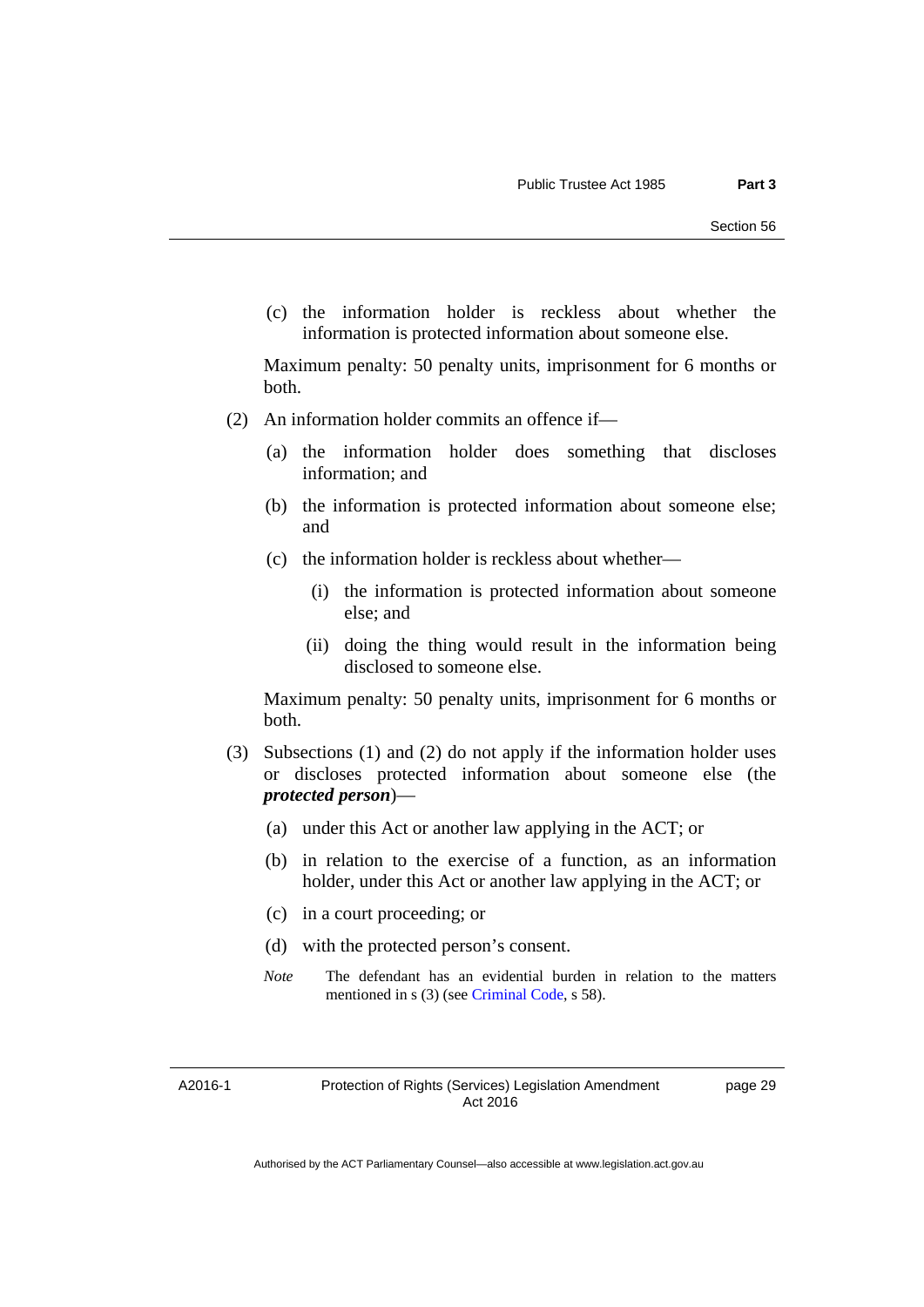#### **Part 3** Public Trustee Act 1985

Section 56

- (4) An information holder need not disclose protected information to a court, or produce a document containing protected information to a court, unless it is necessary to do so for this Act or another law applying in the ACT.
- (5) In this section:

*court* includes a tribunal, authority or person having power to require the production of documents or the answering of questions.

*disclose* includes—

- (a) communicate; or
- (b) publish.

*information* means information, whether true or not, in any form and includes an opinion and advice.

*information holder* means—

- (a) a person who is or has been—
	- (i) the public trustee or guardian; or
	- (ii) a deputy public trustee or guardian; or
- (b) anyone else who exercises or has exercised a function under this Act.

*produce* includes allow access to.

*protected information* means information about a person that is disclosed to, or obtained by, an information holder because of the exercise of a function under this Act by the information holder or someone else.

*use*, in relation to information, includes make a record of the information.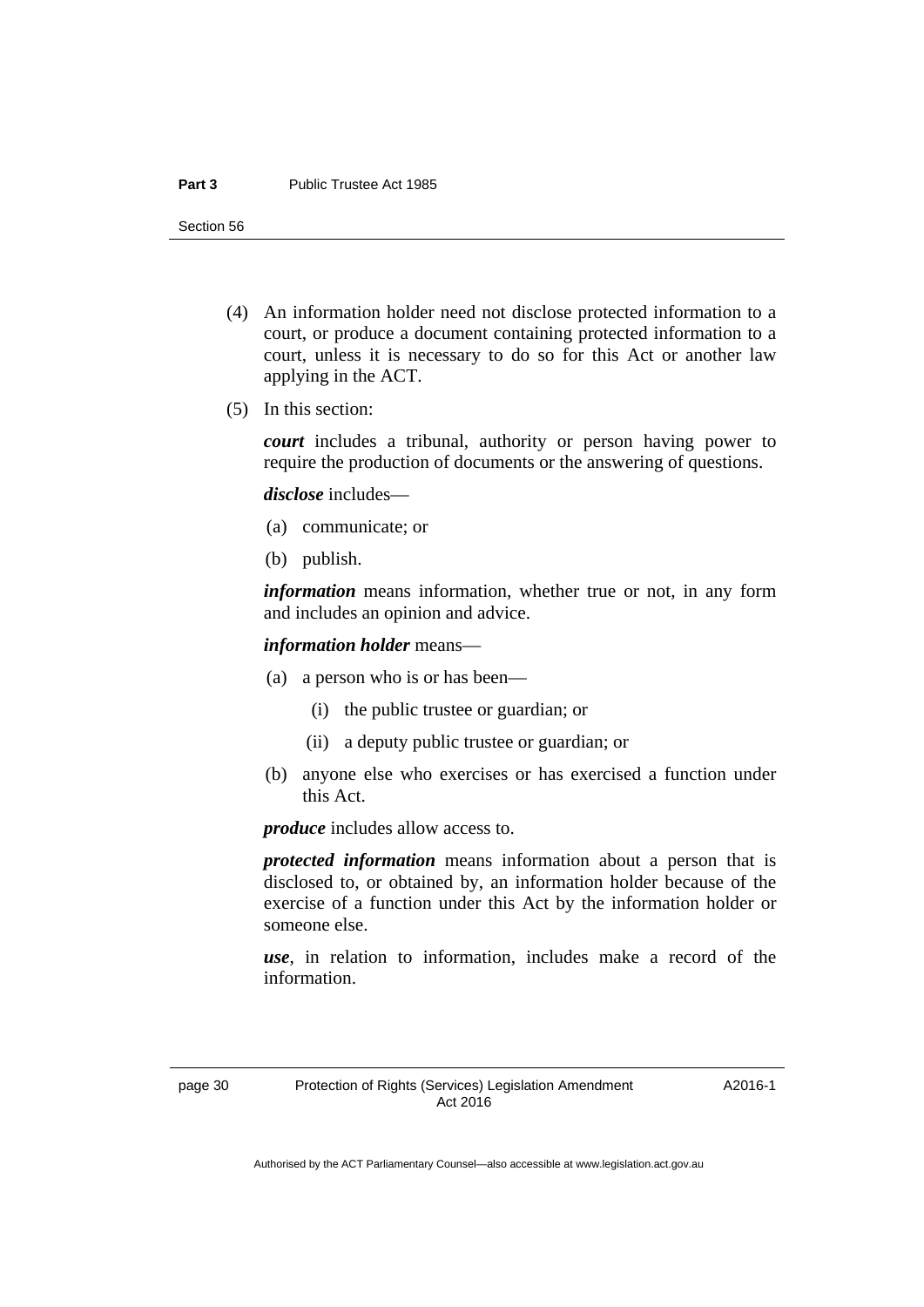<span id="page-34-2"></span><span id="page-34-1"></span><span id="page-34-0"></span>

| 57 | Dictionary, definition of board                                                                          |
|----|----------------------------------------------------------------------------------------------------------|
|    | substitute                                                                                               |
|    | <b>board</b> means the Public Trustee and Guardian Investment Board.                                     |
| 58 | Dictionary, definition of deputy public trustee                                                          |
|    | omit                                                                                                     |
| 59 | Dictionary, new definition of deputy public trustee and<br>guardian                                      |
|    | insert                                                                                                   |
|    | <i>deputy public trustee and guardian</i> means a deputy public trustee<br>and guardian under section 6. |
| 60 | Dictionary, definition of <i>public trustee</i>                                                          |
|    | substitute                                                                                               |
|    | <i>public trustee</i> means—                                                                             |
|    | the public servant who is the public trustee and guardian under<br>(a)<br>section 5; or                  |
|    | the public trustee and guardian in its corporate capacity under<br>(b)                                   |

<span id="page-34-3"></span>section 8.

A2016-1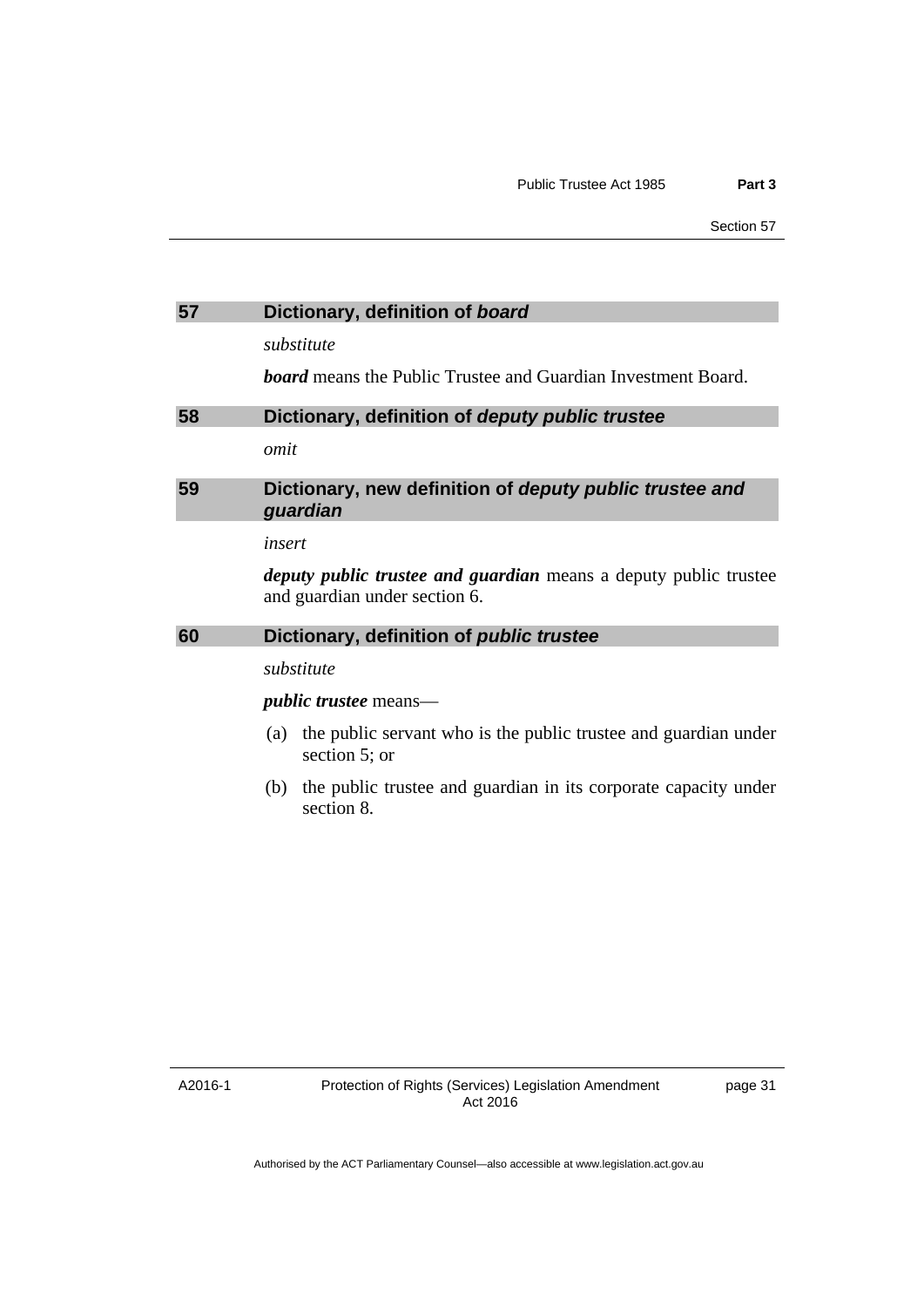#### **Part 3** Public Trustee Act 1985

Section 61

#### <span id="page-35-0"></span>**61 Further amendments, mentions of** *public trustee*

*omit* 

public trustee

*substitute* 

public trustee and guardian

*in* 

- sections 8 to 12
- part 3 heading
- e sections 13 to 16
- division 3.2 heading
- e sections 17 to 19
- part 4 heading
- sections 20 to 29A
- e sections 31 to 33
- $\bullet$  sections 34 to 45
- e sections 47 to 53
- section 53G
- $\cdot$  sections 55 to 69
- e sections 71 and 72
- section 74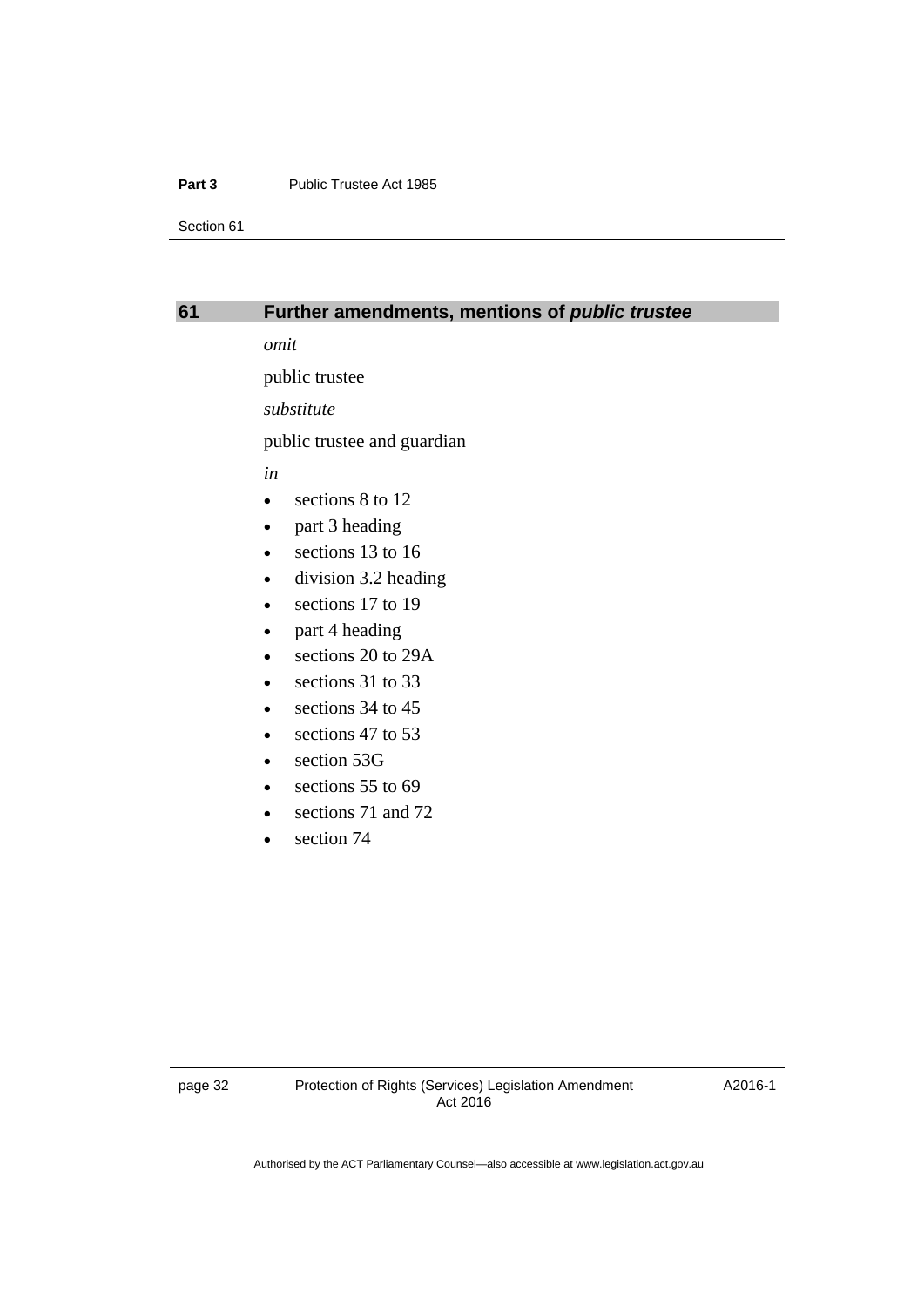Repeal **Part 4**

Section 62

# <span id="page-36-0"></span>**Part 4 Repeal**

# <span id="page-36-1"></span>**62 Repeal of Public Advocate Act 2005**

The *[Public Advocate Act 2005](http://www.legislation.act.gov.au/a/2005-47)* (A2005-47) is repealed.

A2016-1

Protection of Rights (Services) Legislation Amendment Act 2016

page 33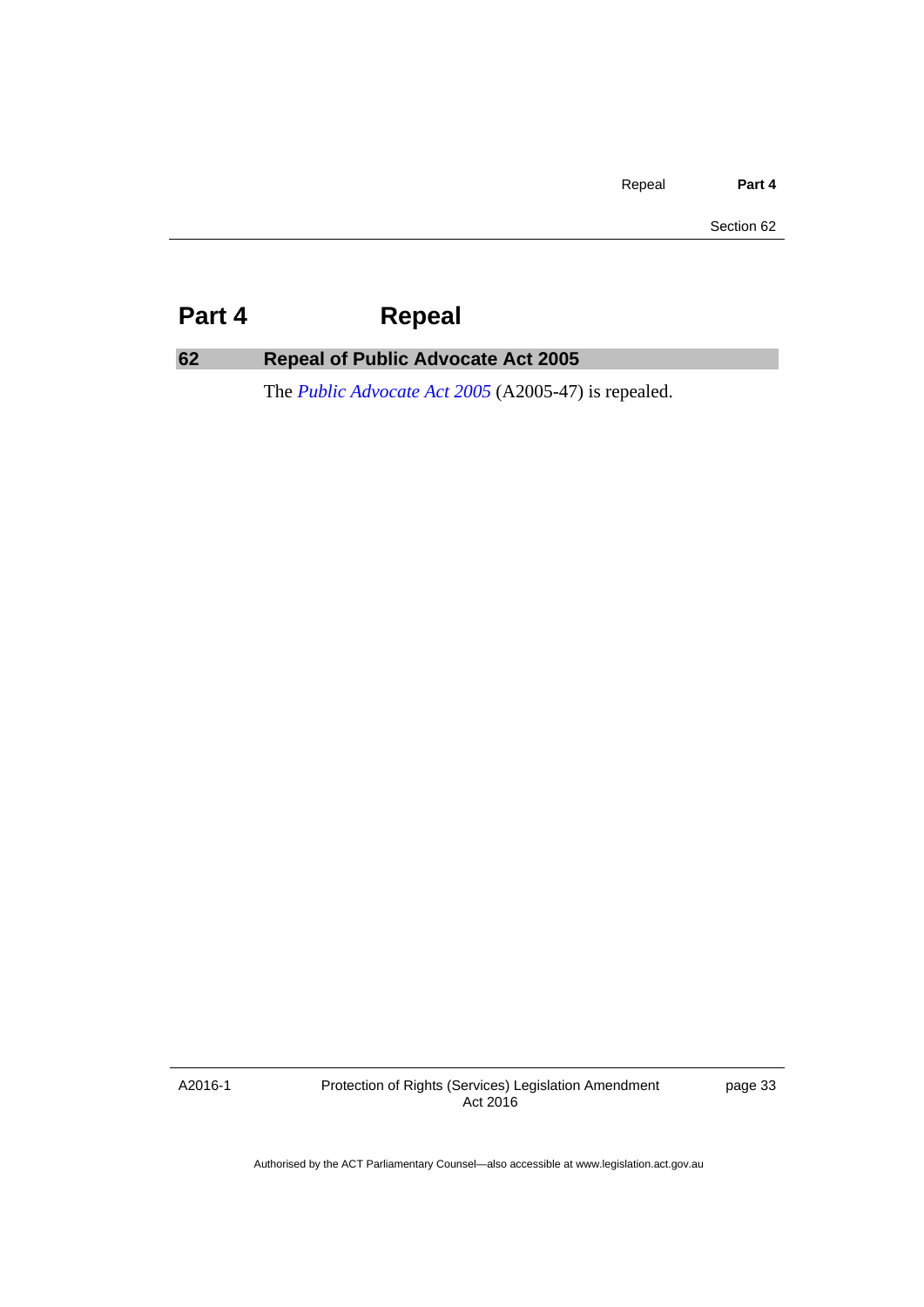# <span id="page-37-0"></span>**Schedule 1 Other amendments**

(see s 3)

# <span id="page-37-1"></span>**Part 1.1 Domestic Violence Agencies Act 1986**

| [1.1] | <b>Section 11</b> |
|-------|-------------------|
|       | substitute        |

# **11 Domestic violence project coordinator**

The victims of crime commissioner is the domestic violence project coordinator (the *coordinator*).

*Note* The victims of crime commissioner is a member of the human rights commission appointed under the *[Human Rights Commission Act 2005](http://www.legislation.act.gov.au/a/2005-40)*, s 18D.

## **[1.2] Dictionary, definition of** *coordinator*

*substitute* 

*coordinator*—see section 11.

*Note* The victims of crime commissioner is the coordinator.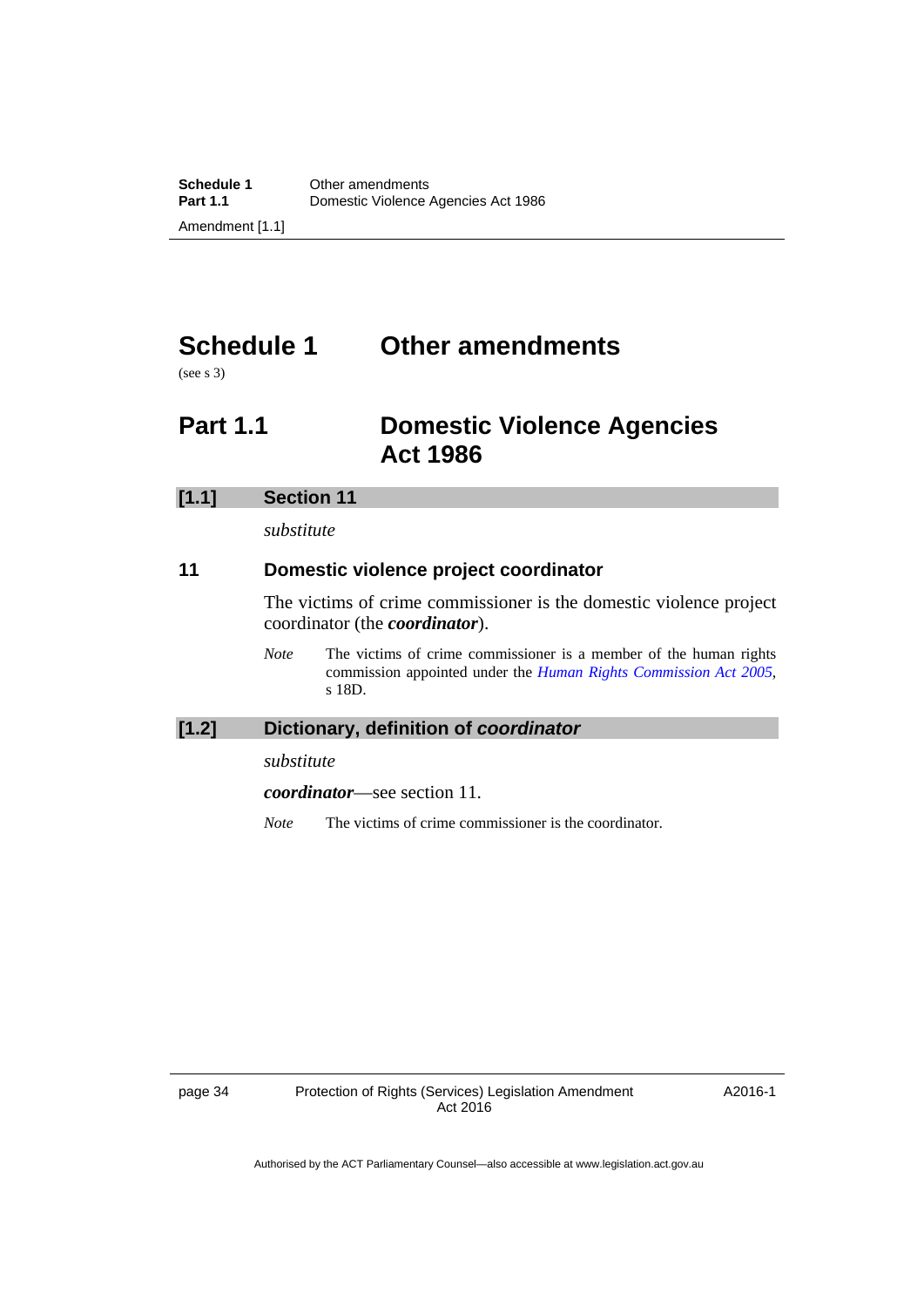Amendment [1.3]

# <span id="page-38-0"></span>**Part 1.2 Guardianship and Management of Property Act 1991**

| [1.3] | Section 8AA (2) (a)         |
|-------|-----------------------------|
|       | omit 1st mention of         |
|       | public trustee              |
|       | substitute                  |
|       | public trustee and guardian |
| [1.4] | Section 8AA (2) (b)         |
|       | omit                        |
|       | public trustee              |
|       | substitute                  |
|       | public trustee and guardian |
| [1.5] | Section 8AA (5)             |
|       | omit 1st mention of         |
|       | public trustee              |
|       | substitute                  |
|       | public trustee and guardian |
| [1.6] | Section 8AB (f)             |
|       | omit                        |
|       |                             |

page 35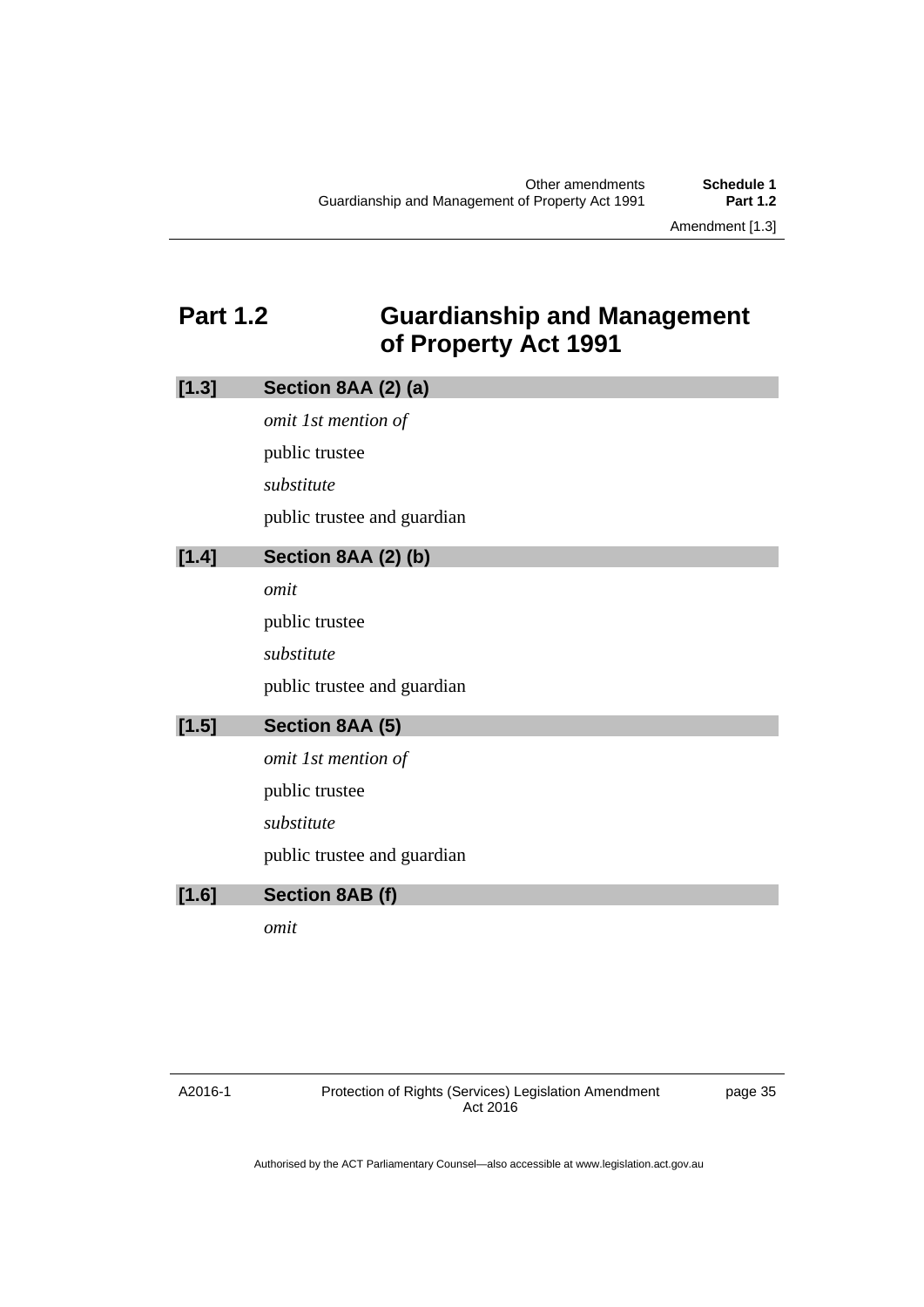**Schedule 1** Other amendments<br> **Part 1.2** Guardianship and M **Part 1.2** Guardianship and Management of Property Act 1991 Amendment [1.7]

# **[1.7] Section 9 (2)**

*omit* 

public advocate, the public trustee,

*substitute* 

public trustee and guardian,

# **[1.8] Section 9 (5)**

*omit* 

public advocate, the public trustee

*substitute* 

public trustee and guardian

## **[1.9] Section 10 (2)**

*omit* 

public advocate, the public trustee *substitute*  public trustee and guardian

# **[1.10] Section 10 (3)**

*omit*  public advocate or public trustee *substitute*  public trustee and guardian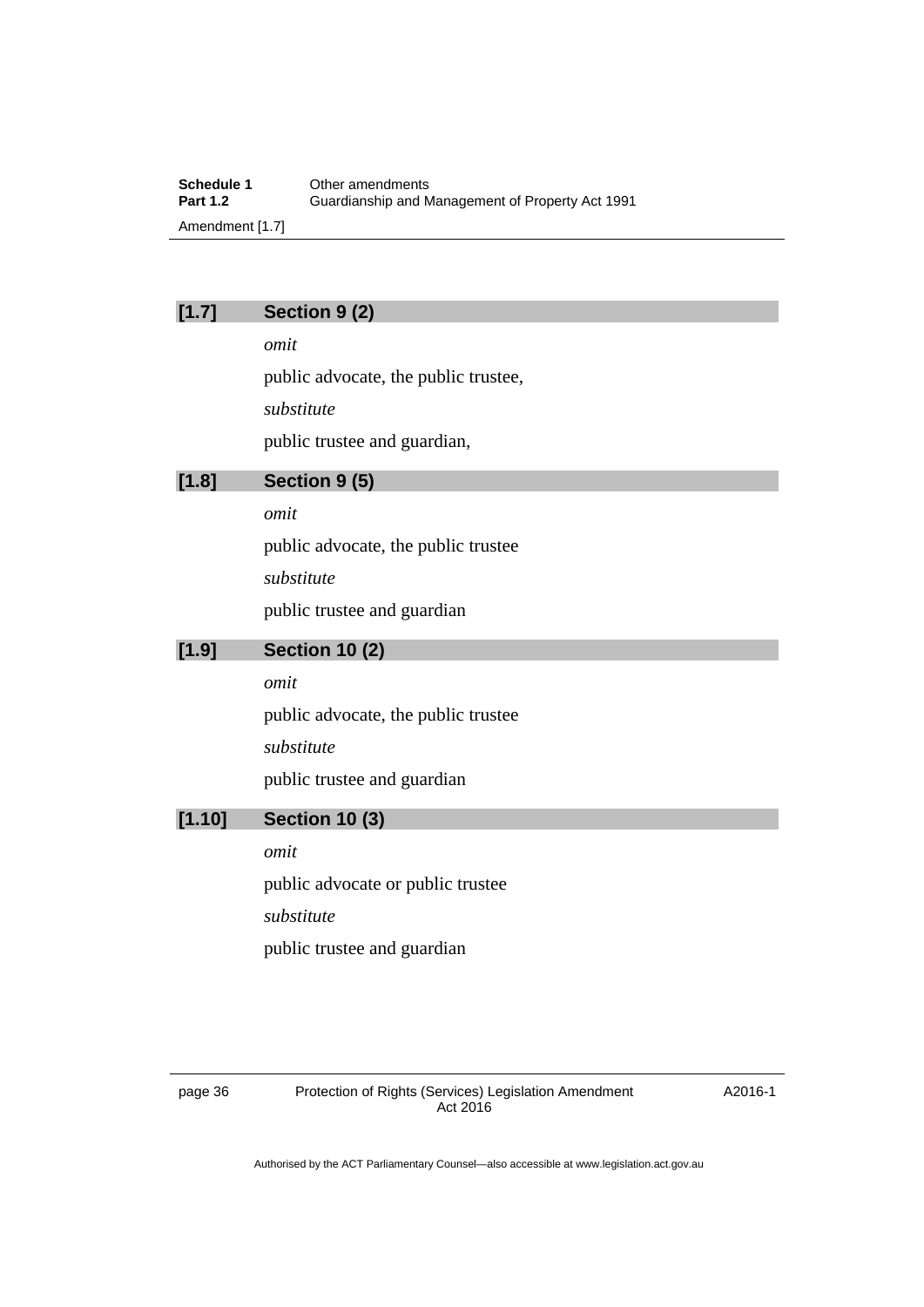Amendment [1.11]

# **[1.11] Section 30A**

*omit 1st mention of*  public trustee *substitute* 

public trustee and guardian

# **[1.12] Section 32 (4)**

#### *substitute*

 (4) If the notice indicates that the public trustee and guardian (the *public trustee*) or a person stated by the public trustee will act as guardian, the notice is taken to be an application for the appointment of the public trustee or person as the guardian.

# **[1.13] Section 32 (6)**

#### *substitute*

 (6) If the notice indicates that the public trustee or a person stated by the public trustee has consented to act as manager, the notice is taken to be an application for the appointment of the public trustee or person as the manager.

# **[1.14] Section 64 heading**

*substitute* 

# **64 Request for accounts—enduring powers of attorney**

A2016-1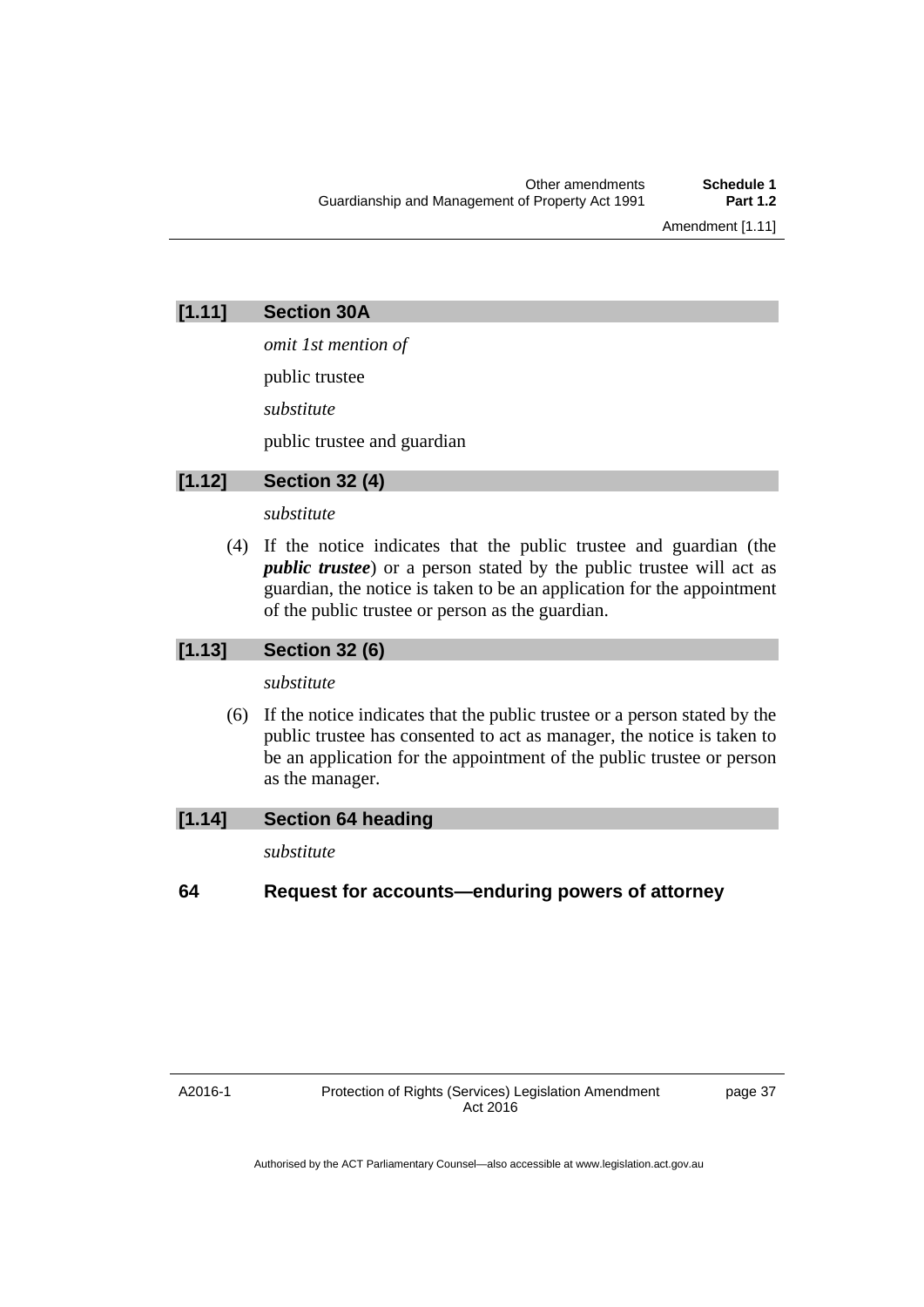**Schedule 1** Other amendments<br> **Part 1.2** Guardianship and M **Part 1.2** Guardianship and Management of Property Act 1991 Amendment [1.15]

# **[1.15] Section 64 (2)**

*after 1st mention of*  public advocate *insert* 

or the public trustee and guardian (the *requestor*)

## **[1.16] Section 64 (2)**

*omit 2nd mention of*  public advocate *substitute*  the requestor

# **[1.17] Section 67 (3), definition of** *emergency order*

#### *substitute*

*emergency order* means an order appointing the public trustee and guardian to be—

- (a) the guardian for a person under section 7; or
- (b) a manager of a person's property under section 8 or section 8AA.

# **[1.18] Section 72A (2) (h) and (i)**

*substitute* 

(h) the public trustee and guardian; and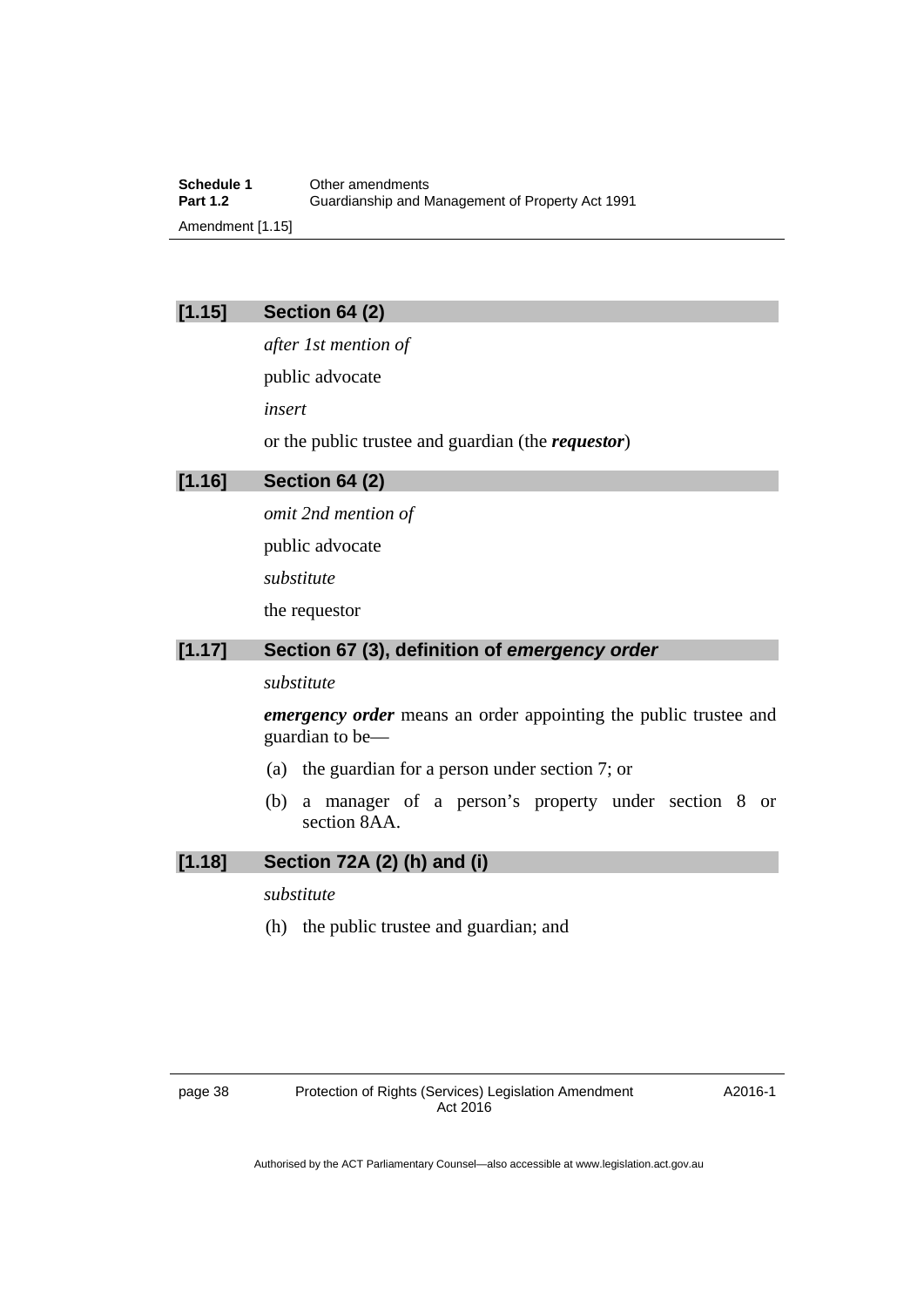Amendment [1.19]

# **[1.19] Further amendments, mentions of** *public advocate*

*omit* 

public advocate

*substitute* 

public trustee and guardian

*in* 

- $\bullet$  section 9 (1) and (4)
- $\bullet$  section 32 (3) and (5)
- sections 32H to 32J
- section 68
- section 70

# **[1.20] Further amendments, mentions of** *public trustee*

*omit* 

public trustee

*substitute* 

public trustee and guardian

*in* 

- section 8AB
- sections 26 to 27AA
- section 64, note
- $\bullet$  section 67
- section 75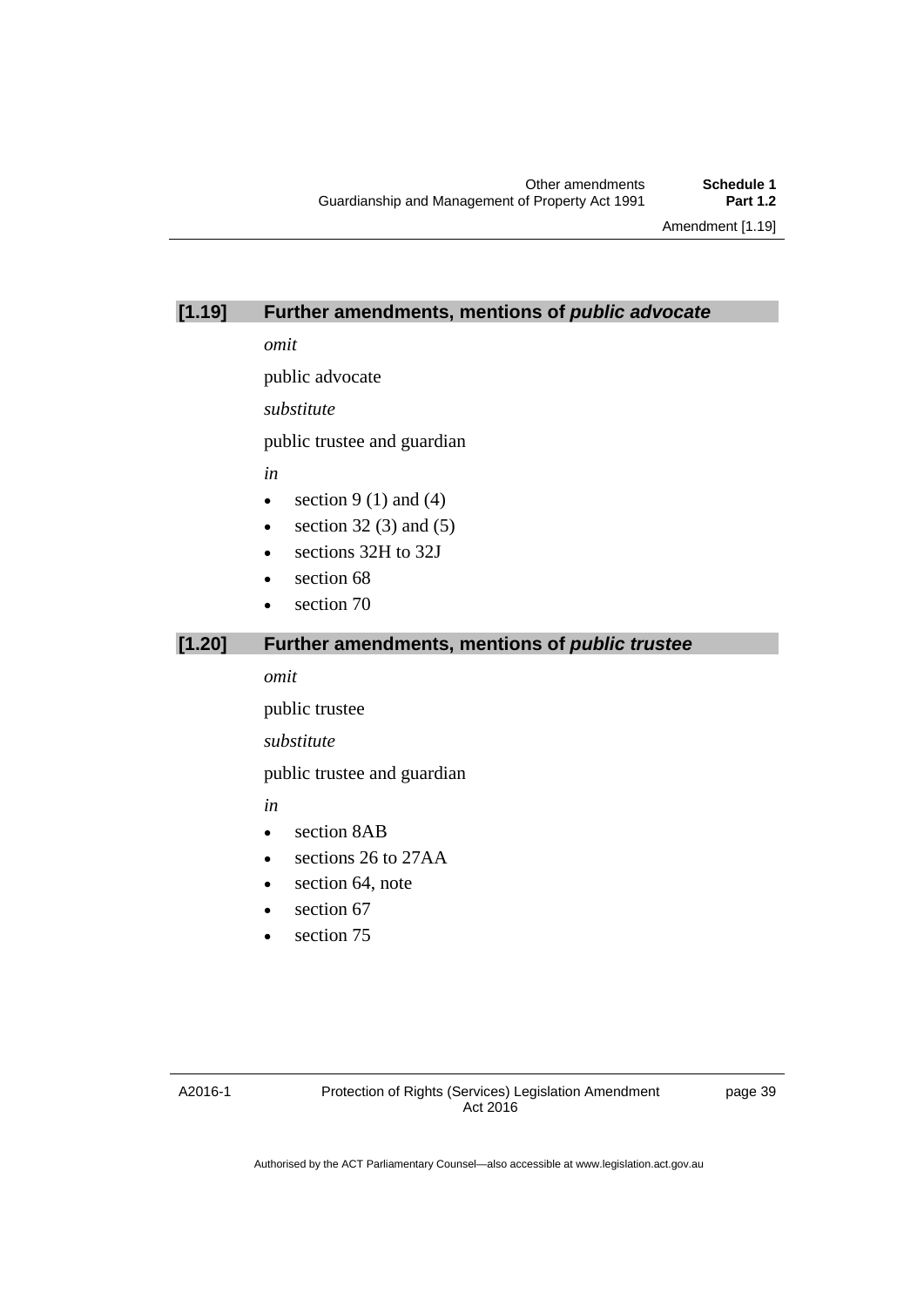**Schedule 1** Other amendments<br> **Part 1.3** Victims of Crime Ac **Part 1.3** Victims of Crime Act 1994 Amendment [1.21]

# <span id="page-43-0"></span>**Part 1.3 Victims of Crime Act 1994**

#### **[1.21] Division 3.1**

*omit* 

#### **[1.22] Section 11, new note**

*insert* 

*Note 1* The commissioner is a member of the human rights commission appointed under the *[Human Rights Commission Act 2005](http://www.legislation.act.gov.au/a/2005-40)*, s 18D.

#### **[1.23] Dictionary, definition of** *commissioner*

*omit* 

section 7

*substitute* 

the *[Human Rights Commission Act 2005](http://www.legislation.act.gov.au/a/2005-40)*, section 18D.

*Note* The commissioner is a member of the human rights commission (see *[Human Rights Commission Act 2005](http://www.legislation.act.gov.au/a/2005-40)*, s 12 (1) (g)).

page 40 Protection of Rights (Services) Legislation Amendment Act 2016

A2016-1